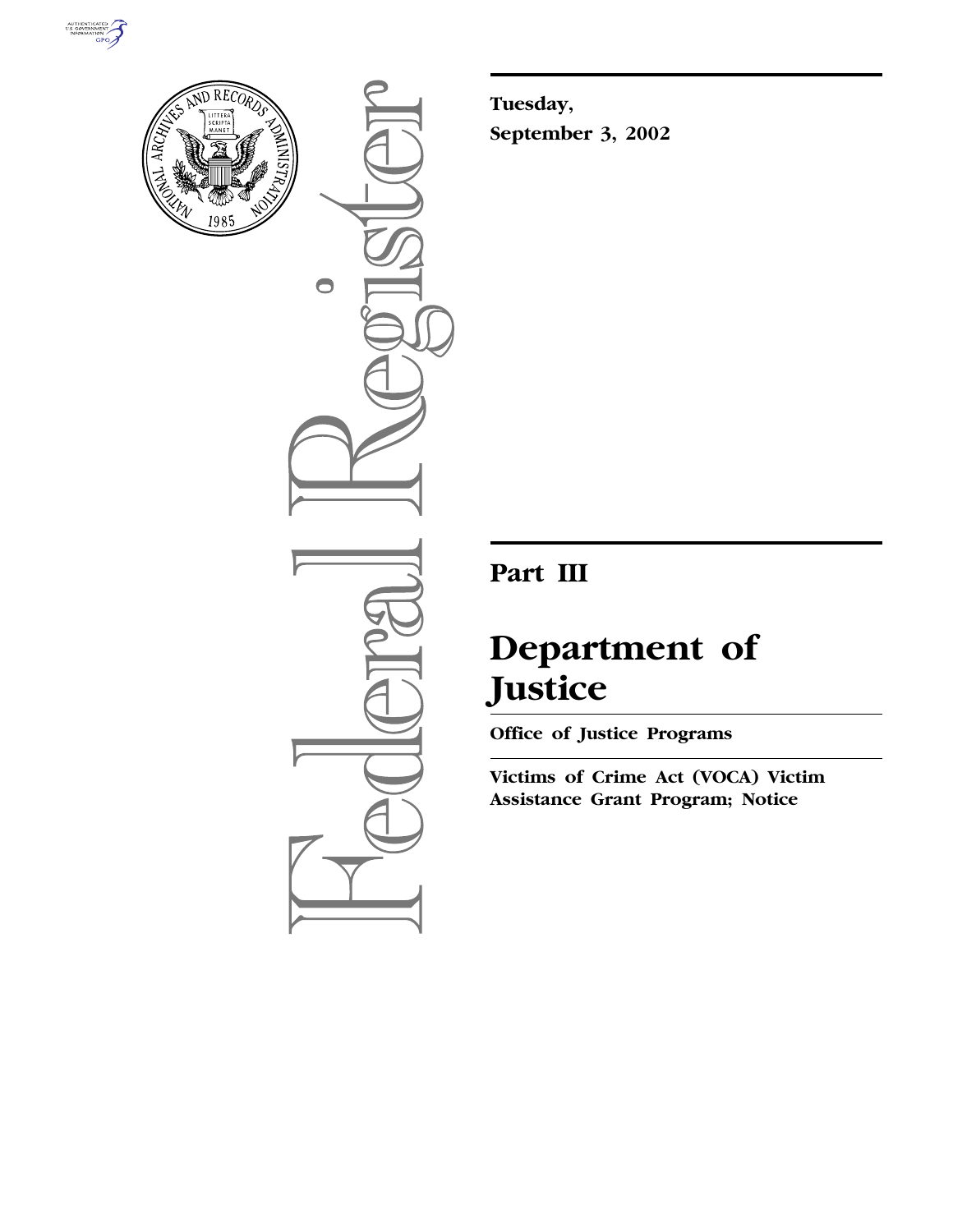# **DEPARTMENT OF JUSTICE**

#### **Office of Justice Programs**

# **[OJP(OJP)–1350]**

# **Victims of Crime Act (VOCA) Victim Assistance Grant Program**

**AGENCY:** Office for Victims of Crime, Office of Justice Programs, Justice. **ACTION:** Proposed revised program guidelines and request for comments.

**SUMMARY:** The Office for Victims of Crime (OVC), Office of Justice Programs (OJP), United States Department of Justice (DOJ), is publishing Proposed Revised Program Guidelines to implement the Victim Assistance Grant Program as authorized by the Victims of Crime Act of 1984, as amended, 42 U.S.C. 10601, *et seq.*, hereafter referred to as VOCA. These Proposed Revised Program Guidelines propose changes to the Final VOCA Victim Assistance Program Guidelines, published in 1997 (1997 Guidelines).

*Solicitation of Comments:* The public is invited to provide comments about these Proposed Revised Program Guidelines. All comments must be sent to Toni L. Thomas, Acting Director, State Compensation and Assistance Division, Office for Victims of Crime. Comments may be sent via conventional mail to 810 Seventh Street, NW., Washington, DC 20531; by Fax to (202) 305–2440; or via e-mail to: *toni@ojp.usdoj.gov.* Comments must be received no later than October 3, 2002.

**FOR FURTHER INFORMATION CONTACT:** Toni L. Thomas, Acting Director, State Compensation and Assistance Division, 810 Seventh Street, NW., Washington, DC 20531; telephone number (202) 307– 5983. (This is not a toll-free number.) Email address: *toni@ojp.usdoj.gov.*

**SUPPLEMENTARY INFORMATION:** VOCA provides federal financial assistance to states for the purpose of compensating and assisting victims of crime, funding training and technical assistance, providing services to victims of federal crimes and providing funding and services for victims of terrorism or mass violence. These Proposed Revised Program Guidelines provide information specifically for the administration and implementation of the VOCA victim assistance grant program as authorized in section 1404 of VOCA, Public Law 98–473, as amended, codified at 42 U.S.C. 10603.

*Compliance with Federal Administrative Requirements:* The Office of Justice Programs, Office for Victims of Crime, in conjunction with the Office of Legal Policy, DOJ, and the Office of Information and Regulatory Affairs, and the Office for Management and Budget (OMB), has determined that these Proposed Program Guidelines do not represent a significant regulatory action for the purposes of Executive Order 12866 and, accordingly, these Proposed Revised Program Guidelines were not reviewed by OMB.

In addition, these Proposed Revised Program Guidelines will not have a significant economic impact on a substantial number of small entities; therefore, an analysis of the impact of these rules on such entities is not required by the Regulatory Flexibility Act, codified at 5 U.S.C. 601, *et seq.*

The program reporting requirements described in these Proposed Revised Program Guidelines have been approved by OMB as required under the Paperwork Reduction Act, 44 U.S.C. 3504(h). (OMB Approval Number 1121– 0014).

# **Discussion of Proposed Changes to the Victims of Crime Act Victim Assistance Final Program Guidelines (1997)**

Background. Changes contained in these Proposed Revised Program Guidelines are based on experience gained, legal opinions rendered, and developments in the criminal justice and victims services fields since the 1997 Guidelines were published. These changes are in accordance with the Victims of Crime Act (VOCA), as amended.

Following is a summary of legislative changes, formatting changes, identification of information incorporated by reference, and substantive grant program and policy modifications.

#### *A. Legislative Changes*

1. *Child Abuse Prevention and Treatment Enforcement Act.* This Act amended VOCA to allow for an increase in funds set aside for child abuse victims from \$10 million up to \$20 million. This occurs in any fiscal year in which Crime Victim Fund deposits are greater than the amount deposited in Fiscal Year 1998. An amount equal to 50 percent of the increase plus the base amount of \$10 million is available for this purpose. This applies regardless of whether there is a cap on the amount of money made available from the Fund for VOCA purposes.

2. *Consolidated Appropriations Acts of Fiscal Year 1997, 2000, and 2001.* VOCA and the underlying distribution formula were amended to provide funds for victim assistance personnel in the Federal Criminal Justice System. Currently these funds are earmarked for United States Attorneys Offices and the

Federal Bureau of Investigation. In addition, these funds support the maintenance of the Federal Victim Notification System. These earmarks come under congressionally mandated caps on the amount of money available for expenditure under the Crime Victim Fund. (See section II.A.2.)

3. *Victims of Trafficking and Violence Protection Act of 2000.* This Act:

a. Provided aid for victims of terrorism and expanded OVC's authority to respond to incidents of terrorism outside the United States and of terrorism and mass violence occurring within the United States;

b. Authorized the OVC Director to deposit deobligated dollars from other funded program areas into the Antiterrorism Emergency Reserve;

c. Expanded the list of eligible applicants for the Antiterorrism Emergency Reserve dollars for incidents of terrorism outside the U.S. to include not only states and United States Attorneys' Offices but also victim service organizations, and public agencies (including Federal, State, or local governments), and nongovernmental organizations that provide assistance to victims of crime for provision of emergency relief including crisis response efforts, assistance, training and technical assistance and ongoing assistance including during any investigation and prosecution (42 U.S.C. 10603b(a));

d. Expanded the range of support provided to victims of terrorism and mass violence beyond emergency relief to include crisis response efforts, assistance, training and technical assistance and ongoing assistance, including during any investigation or prosecution.

e. Authorized use of the Antiterrorism Emergency Reserve to establish an International Terrorism Victim Compensation Program; and

f. Established policy on international trafficking in persons and provided access to services and special immigration status for victims of severe forms of trafficking.

OVC has published separate guidelines titled *Antiterrorism Emergency Assistance Program for Terrorism and Mass Violence Crimes* to provide information on accessing the Antiterrorism Emergency Reserve. OVC is also establishing separate Guidelines for the International Terrorism Victim Compensation Program.

4. *The Uniting and Strengthening America by Providing Appropriate Tools Required To Intercept and Obstruct Terrorism Act of 2001 (from here on known as the USA Patriot Act of 2001).* This Act: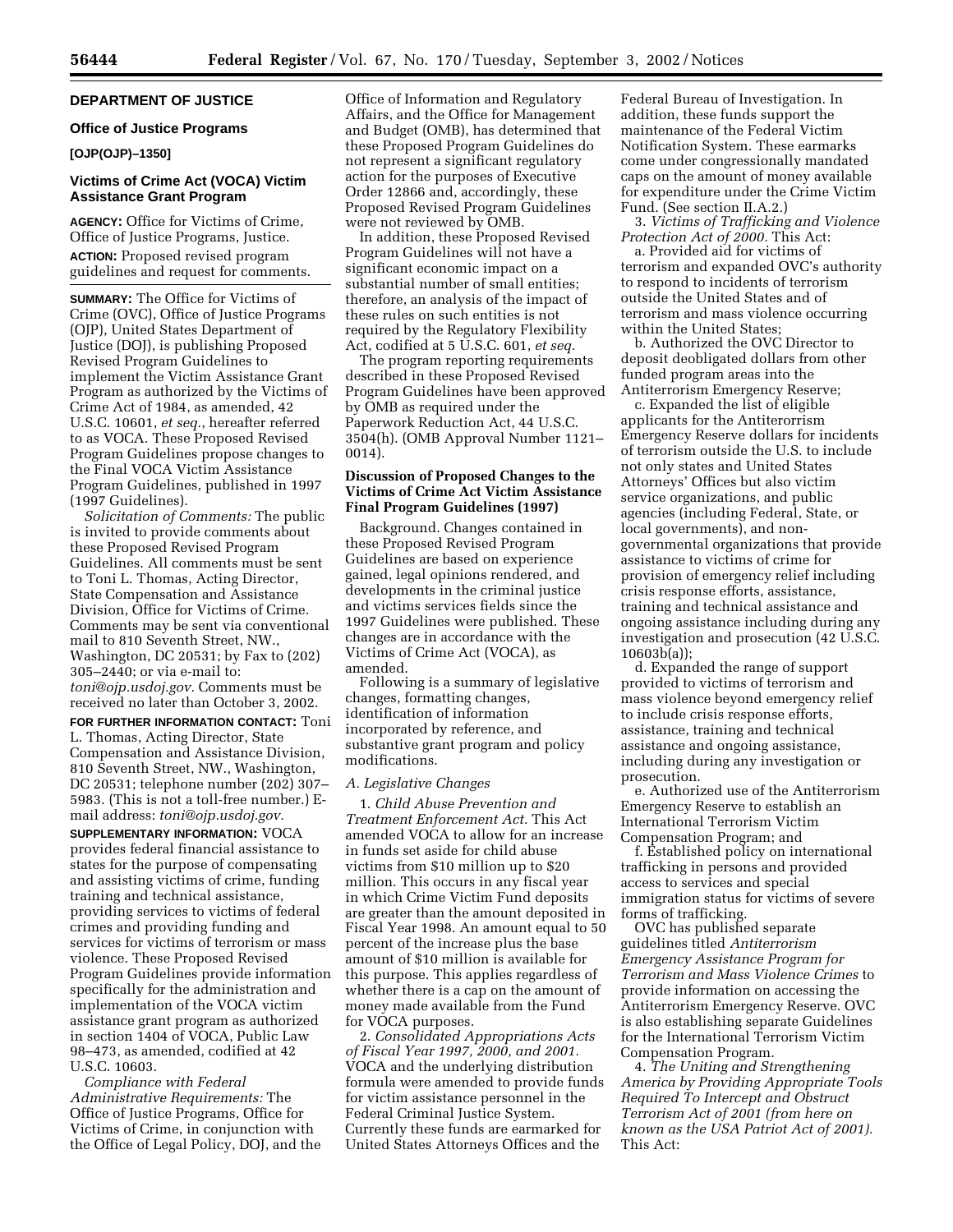a. Authorizes receipt of gifts, bequests, or other donations to the Crime Victim Fund from private entities or individuals;

b. Redistributes the percentage amount available for programs; *i.e.*, crime victim compensation and victim assistance are reduced from 48.5 percent to 47.5 percent for each program and OVC discretionary program increase from 3 percent to 5 percent;

c. Authorizes the OVC Director to set aside up to \$50 million from the amounts transferred to the Fund in response to airline hijackings and terrorist acts of September 11, 2001, as an Antiterrorism Emergency Reserve and allows the Director to replenish any amounts expended from the reserve in a subsequent year by setting aside up to 5 percent of amounts remaining in the fund after distributing amounts authorized for The Children's Justice Act, the Federal criminal justice system, and OVC formula and discretionary grant programs;

d. Restricts use of the Antiterrorism Emergency Reserve to supplemental grants to address terrorism or mass violence within and outside the United States and to fund the International Terrorism Victim Compensation Program;

e. Increases in Fiscal Year 2003 the percentage reimbursement to state compensation programs from 40 percent to 60 percent of payments made from state funding sources in Fiscal Year 2000;

f. Clarifies that the United States Virgin Islands is an eligible recipient of VOCA compensation and assistance formula grants;

g. Establishes that Federal Government agencies performing local law enforcement functions in the District of Columbia, the Commonwealth of Puerto Rico, and the United States Virgin Islands are eligible to receive VOCA victim assistance funding and to receive OVC discretionary funding;

h. Authorizes the OVC Director to use discretionary funds for program evaluation, compliance efforts, fellowships and clinical internships;

i. Expands the list of eligible applicants for funding in response to terrorism or mass violence within the United States to include not only states and the United States Attorneys Offices but also victim service organizations, public agencies (federal, state, local) and non-governmental organizations that provide assistance to crime victims; and amends the definition of terrorism to include mass destruction.

# *B. Formatting Changes*

Technical revisions to these Proposed Revised Program Guidelines do not affect policy or implementation of VOCA victim assistance programs. These revisions reorganize information for ease of reference and use. For example, the 1997 Guidelines included definitions in relevant places in the body of the document. These Proposed Revised Program Guidelines centralize definitions at the beginning of the document to eliminate scanning the full set of Guidelines to find a particular definition.

#### *C. Incorporation by Reference*

The 1997 Guidelines included certain financial, civil rights, application, and award policies that affect all OJP grants. As these policies changed, the Guidelines became outdated. To assure that state grantees and subgrantees have current information, these Proposed Revised Program Guidelines incorporate by reference the following:

1. *OJP Financial Guide,* effective edition. The 1997 Guidelines included financial requirements that come under the responsibility of the OJP Office of the Comptroller (OC). These Proposed Program Guidelines require states and subgrantees to comply with the *OJP Financial Guide,* effective edition, and do not duplicate the contents of that guide. (section II.) The *OJP Financial Guide* is available on the OJP home page at *http://www.ojp.usdoj.gov/FinGuide/.*

2. Non Discrimination. The 1997 Guidelines included nondiscrimination requirements that come under the responsibility of the OJP Office of Civil Rights (OCR) which reviews and approves compliance during the grant award process. Only the VOCA statutory requirements are found in these Proposed Revised Program Guidelines. (See section IV.B.7.) These Proposed Revised Program Guidelines require compliance with other civil rights mandates but do not duplicate the materials published by the OCR.

3. Application Requirements and Other Federal Requirements. The application package for VOCA victim assistance grants contain the requisite forms, assurances, and certifications that the states must agree to in applying for and accepting VOCA funds. These Proposed Revised Program Guidelines require completion and compliance with the contents of the application package, but do not duplicate discussion of those requirements. (See section VI.)

# *D. Proposed Substantive Changes and Clarifications to the 1997 Guidelines*

1. Strategic Planning. The Proposed Revised Program Guidelines encourage state strategic planning for the delivery of crime victim services. This planning would include conducting needs assessments, taking into consideration the multiple funding sources for services, developing a comprehensive victim assistance response to crime victims, and establishing funding priorities. In this planning process, state grantees are encouraged to plan for development and expansion of services to victim populations not previously served, including victims of cybercrime and economic crime; victims with special needs such as elders, persons with disabilities, and victims with limited English proficiency; victims living in areas with high rates of crime such as certain urban, rural, low-income neighborhoods, and Indian Country; and other categories of victims identified as underserved by the state grantee. (See section II.D.1.and 2.)

2. Mass Violence and Terrorism. These Proposed Revised Program Guidelines encourage state VOCA organizations to become involved with criminal crisis response planning activities by working with the state's designated emergency preparedness organizations, with local governments, with the crime victim compensation program, with victim assistance, and other relief agencies and organizations. This involvement is expected to result in appropriate, quality, and timely victim services responses in the aftermath of terrorism or mass violence crimes. (section III.)

3. Training Funds. The 1997 Guidelines allowed state grantees to retain up to 1 percent of their awards with a 20% match for statewide or regional training. The Proposed Revised Program Guidelines would allow up to 5 percent for this purpose with no match requirement. (section VII.)

4. New Programs. VOCA requires those programs without a demonstrated history of providing victim services (when applying for VOCA funds) to assure that they have substantial financial support from sources other than the Crime Victims Fund. To meet this mandate, the 1997 Guidelines required new programs to demonstrate that 25–50 percent of their financial support came from non-federal sources. These Proposed Revised Program Guidelines require that other sources of funding be only non-VOCA, which is consistent with the VOCA statute. This will allow new programs with other federal funding, but with limited state,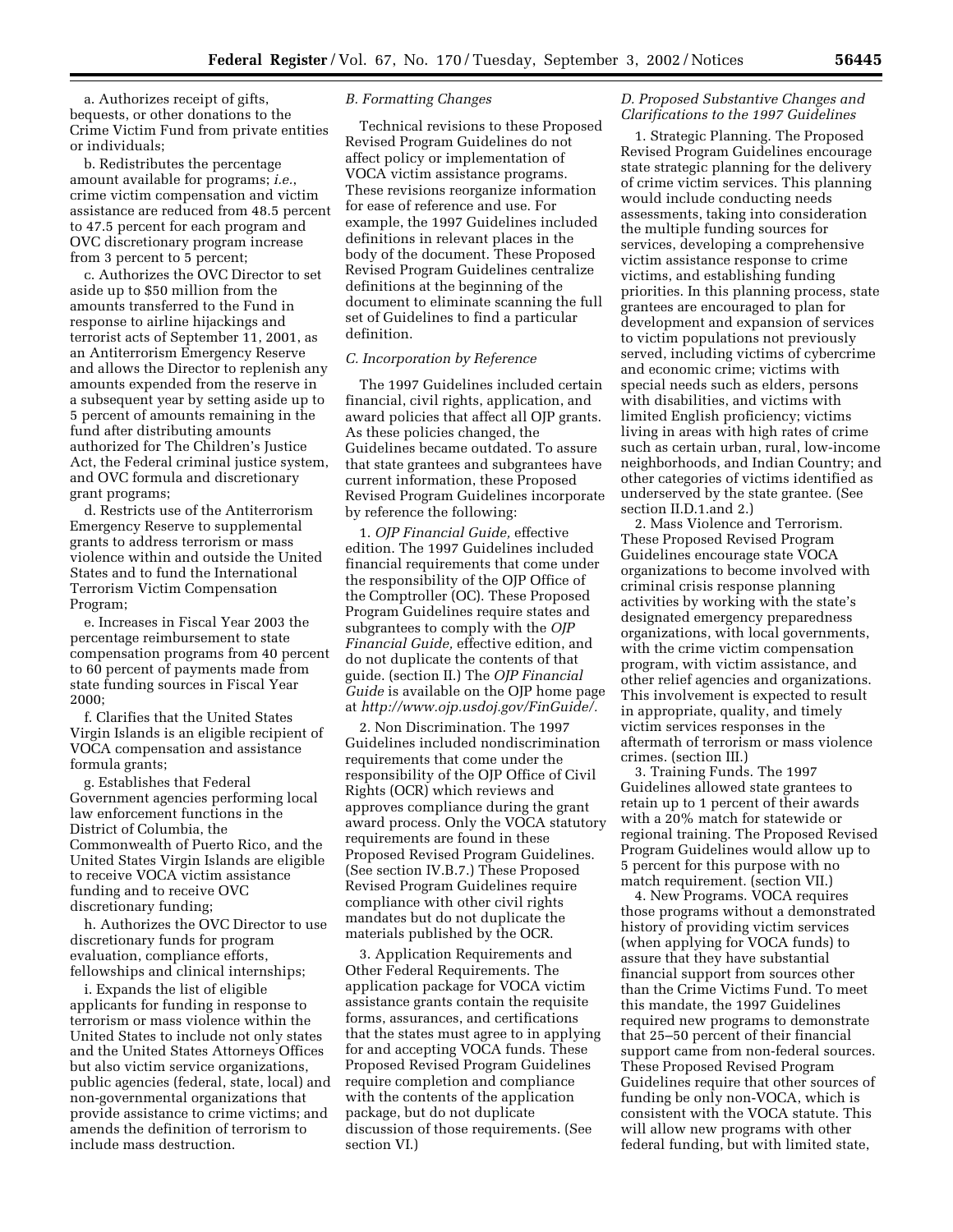local, or private funding, to apply for VOCA victim assistance grant funds. This does not allow these programs to use VOCA victim assistance funds to supplant other federal funding and does not allow for use of federal funding as match except as described in the *OJP Financial Guide,* effective edition. (See section VIII.A.3.) In addition, the Proposed Revised Program Guidelines specify that the non-VOCA share must be at least 35% in order to assure substantial financial support from other sources and encourage the start up of new programs to serve crime victims. (See section VIII.A.3.)

5. Fees for Service and Program Income. These Proposed Revised Program Guidelines discourage but do not prohibit subgrantee programs from charging fees and thus generating program income. In instances where the VOCA grantee determines that more victims would be served or services enhanced when VOCA and other victim services funding are limited, these Proposed Revised Program Guidelines describe state grantee responsibility when considering whether to approve a subgrantee's request to charge fees for services. This section prohibits the charging of fees for basic victim services, and requires that VOCA grantees, when making a decision, give priority to considerations of victim access to services over a subgrantee's desire to expand services. (See section VIII.A.12.)

6. Victim Rights Compliance. States have passed constitutional amendments and statutes guaranteeing the rights of crime victims to participate in the criminal justice process. Victims are allowed to make statements at sentencing and parole hearings; to receive notification of court proceedings and actions concerning case dispositions; to apply for crime victims compensation; and to receive restitution. However, in practice, many victims are not afforded these rights. Several states have developed programs that provide recourse to crime victims who believe that their rights have been violated. These Proposed Revised Program Guidelines allow VOCA funds to support victim rights compliance activities and services. (section VIII.B.1.)

7. Vulnerable Adults. These Proposed Revised Program Guidelines identify ''vulnerable adults'' as eligible to receive services under VOCA victim assistance. In addition, the definition of ''vulnerable adults'' is included in the definition section. (See sections I.Q. and IX.A.1&7)

8. Emergency Expenses. The 1997 Guidelines, under ''Immediate Health and Safety,'' included as allowable costs

emergency food, clothing, shelter, and other services that can restore a victim's sense of security. This included boarding up broken windows and replacing or repairing locks. These Proposed Revised Program Guidelines add as allowable costs the replacement of prescription medicines and eyeglasses within 48 hours of the crime when other resources are unavailable for these purposes. (See section IX.A.1.)

Also added as allowable costs are short-term in-home services needed to assist children and vulnerable adults to remain in their own homes when the offender who is the care giver is removed. These services may include meal preparation, child care, respite care, and 24-hour supervision. The 1997 Guidelines allowed for emergency nursing home care; these Proposed Revised Program Guidelines add adult foster care and group home care as less restrictive alternatives to nursing home care.

Finally, the 1997 Guidelines provided for emergency legal assistance for victims of family violence. These Proposed Revised Program Guidelines extend emergency legal assistance to victims of any crime, as long as the service is directly related to the crime. This will allow coverage for obtaining protective or restraining orders by victims of stalking, sexual assault, and other crimes. In addition, legal assistance that helps victims assert their rights in a criminal case, including pro bono legal clinics for crime victims are allowable. (See section IX.A.1.)

9. Personal Advocacy and Case Management. In addition to personal advocacy, these Proposed Revised Program Guidelines add case management as an allowable activity. While personal advocacy has in the past included case management, the incorporation of specific language defining case management acknowledges that in most instances no single agency or organization can meet all the needs of crime victims and that it may be necessary to assist victims in navigating not only the criminal justice system, but also social services, health and mental health care, and other systems. (See section IX.A.2.)

10. Mental Health Counseling, Care and Peer Support. The 1997 Guidelines under ''Mental Health Assistance'' appeared to combine professional treatment services with peer support groups. These Proposed Revised Program Guidelines clarify distinctions between professional mental health treatment and peer support to allow for different qualifications and approaches of providers. (See section IX.A.3&4.)

11. Criminal Justice System Participation. These Proposed Revised Program Guidelines expand allowable expenses for a victim who is not a witness to attend court proceedings by including meals and lodging, interpreters for victims who are deaf or hard of hearing and for victims with limited English language proficiency, and respite and child care to enable a victim who is a care giver to participate in the criminal justice process. This does not allow VOCA funds to cover these costs when a victim is a witness in a case, since the criminal justice system is responsible for costs associated with witnesses. (See section IX.A.5.)

12. Forensic Interviews. In general, the 1997 Guidelines did not allow for VOCA victim assistance coverage of forensic interviews of crime victims, since the purpose of these interviews was viewed as an investigative function of law enforcement and prosecution. Since the release of the 1997 Guidelines, the victim services field has gained experience in working with trained interviewers who can elicit information for use not only for criminal justice evidence collection but also for victim services purposes. As a result, OVC proposes in these Proposed Revised Program Guidelines to allow for funding for trained forensic interviewers under certain circumstances. (See section IX.A.7.)

OVC is particularly interested in hearing from the field about the pros and cons of including forensic interviews as an allowable cost as well as parameters under which VOCA funds should and should not be used.

13. Victim-Offender Meetings. These Proposed Revised Program Guidelines clarify that VOCA victim assistance may only fund interaction between a victim and the perpetrator of the crime in which the victim was harmed and the meeting must be instigated by the victim. Further, VOCA funds can only be used to cover costs for that victim. This means that costs incurred for the offender must be borne by the criminal justice or other systems. VOCA victim assistance funds cannot be used for offender based restorative justice programs. (See section IX.A.8.)

14. Multisystem, Interagency, Multidisciplinary Approach to Serving Crime Victims. In the 1997 Guidelines, subgrantees were required to coordinate and collaborate with other public and community-based organizations in serving crime victims, but VOCA victim assistance funds could not be used for these purposes. Because there is recognition in the field that effective provision of victim services in most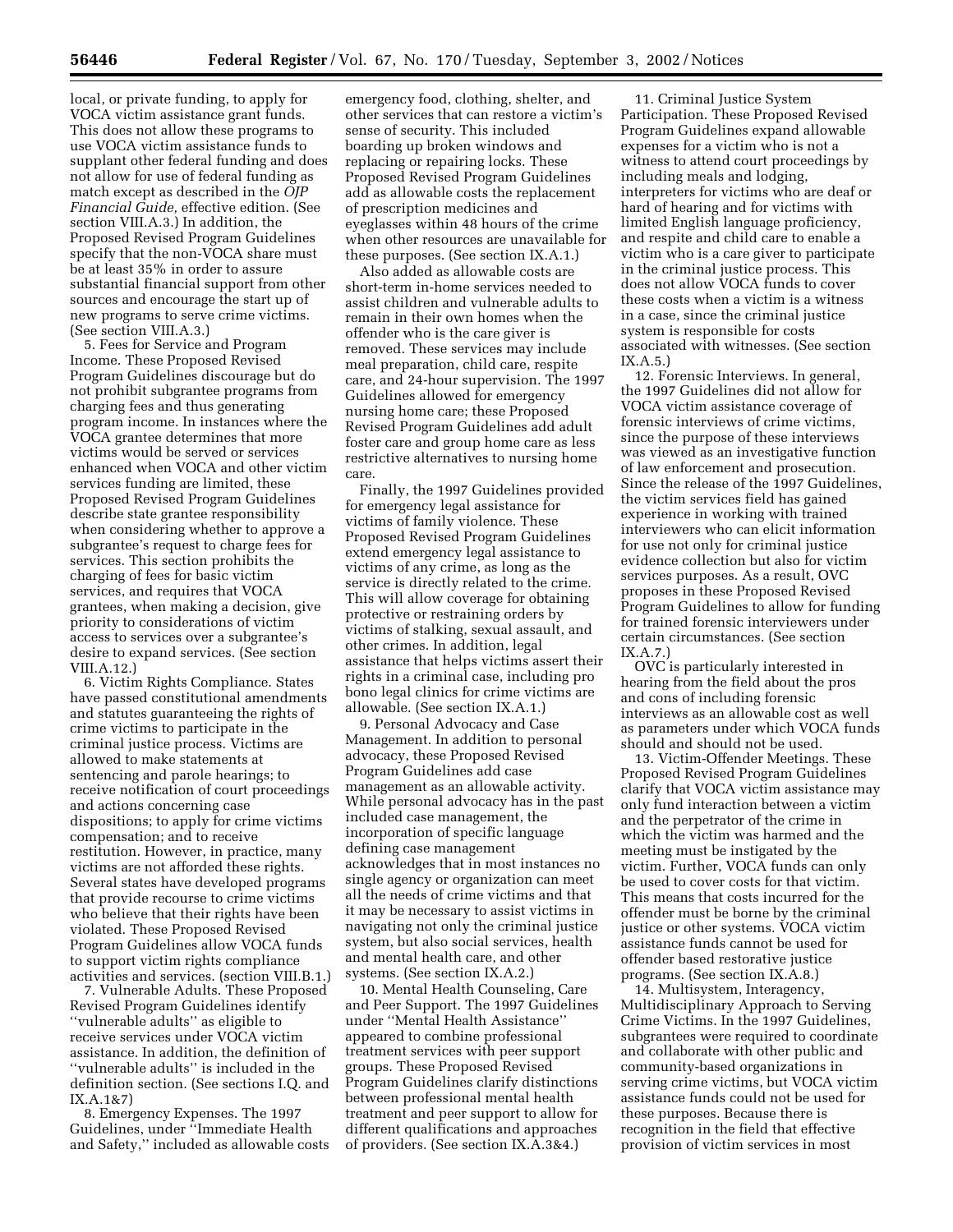instances requires a multisystem, interagency, and multidisciplinary approach, these Proposed Revised Program Guidelines consider as allowable costs participation on child and vulnerable adult multidisciplinary investigation and treatment teams, case planning and management meetings, and other such interactions when multiple agencies serve a crime victim. In addition, activities that further the development and maintenance of a seamless system of services for crime victims may be supported. This would include participation on work groups, task forces, committees, and other such bodies to establish protocols, working agreements, and other mechanisms for coordination and collaboration and oversee system delivery. This provision does not include as allowable activities lobbying or administrative advocacy. (See section IX.B.2.)

Because this provision is a major departure from previous Guidelines, OVC is particularly interested in receiving comments on this proposal.

In addition, OVC is interested in learning if there are subgrantee executive director or other administrative expenses that could be made allowable; *e.g.*, expenses that assure oversight of the VOCA project, quality of services, coordination with other organizations, budgeting for the project. This acknowledges, among other factors, that the victim services field is moving toward professionalization, projects are more complex, presence in the community is critical, and budgets are larger, resulting in the need for experienced and qualified managers for subgrantee agencies.

15. Training for Subgrantees, Others Who Serve Crime Victims, and Administrators and Managers. In the 1997 Guidelines, funds awarded to subgrantees could be used for training subgrantee staff, whether VOCA or non-VOCA funded. Because intervention with crime victims in most instances requires a multisystem, interagency, and multidisciplinary approach, these Proposed Revised Program Guidelines authorize the use of VOCA funds for joint training of VOCA-funded staff with others such as criminal justice officials and mental health providers so long as the training promotes a cross-system response to crime victims. Trainingrelated travel is also allowed under these conditions.

In addition, at the state grantee's discretion, subgrantee training on administration and management is also allowable. This acknowledges that the complexities of overseeing victim services agencies have increased and

program administrators and managers must continually hone knowledge, skills, and abilities to ensure that comprehensive, quality services are provided to crime victims. (See sections IX.B.2.and 4.)

Because allowing VOCA direct services funds to be used to pay for training on administration and management is a significant departure from previous policy, OVC is particularly interested in receiving comments on this proposed change.

16. Compliance With the Americans with Disabilities Act and the National Historic Preservation Act. The 1997 Guidelines allow for minor building adaptations to facilitate the access to services for crime victims. These Proposed Revised Program Guidelines add information pertaining to any medically necessary building adaptations or modifications by including information on compliance with the National Historic Preservation Act, 16 U.S.C. 470 *et seq.* This Act applies when a grantee wishes to use VOCA funds for making minor building adaptations or modifications to historic properties. (See section IX.C.1.)

17. Purchasing Vehicles. These Proposed Revised Program Guidelines continue to allow for leasing of vehicles by subgrantees but no longer allows for purchase. This is intended to prevent misuse and abuse of VOCA funds. (See section IX.C.5.)

Because this provision is a notable departure from previous Guidelines, OVC is particularly interested in receiving comments on this proposed change.

18. Automated Systems and Technology. In the 1997 Guidelines, subgrantees requesting VOCA funds for any advanced technology were required to meet specific justification requirements. These Proposed Revised Program Guidelines consider personal computers as common office equipment which is allowable under equipment and furniture. (See section IX.C.2.) The 1997 Guidelines requirements for funding advanced technologies are now required only for larger systems automation such as statewide information and referral systems and victim services agency case tracking systems.

Also, requirements are added for automation of victim notification systems to assure that a subgrantee has the capability to connect a victim receiving notification to needed crisis intervention and referral services. Because automated victim notification systems are dependent on criminal justice information systems, the requirement is added that development

and implementation of these systems must include work with the OJP single point of contact for OJP technology grants and comply with OJP requirements. (See section IX.C.6.)

19. State Onsite Monitoring of Subgrantees. State desk monitoring of subgrantees has always been an expectation of OVC. Because of the increase in federal VOCA funds now available to state grantees to fund victim assistance programs, the increase in the number of years in which these funds can be spent, the availability of administrative costs, and a major increase in the number of VOCA funded projects, in these Proposed Revised Program Guidelines OVC mandates that state grantees conduct onsite monitoring of subgrantees at a minimum of once every four years. State grantees would be required to develop a monitoring plan and maintain on file site visit reports and other documents related to subgrantee compliance with VOCA and the *OJP Financial Guide,* effective edition. This is an allowable expense which can be charged to the VOCA administrative allocation. (See section XI.)

# **Proposed Revised Guidelines for the Victims of Crime Act Victim Assistance Grant Program**

These Proposed Revised Program Guidelines update the previously issued Final Program Guidelines, Victims of Crime Act Victim Assistance Grant Program (1997 Guidelines), 62 FR 19607, Apr. 22, 1997, and are in accordance with VOCA. These Proposed Revised Program Guidelines are all inclusive and upon issuance of Final Guidelines will supersede any prior VOCA Victim Assistance Guidelines issued by OVC. These Proposed Revised Program Guidelines seek to broaden the use of VOCA funding to cover additional subgrantee expenses, to support new services, and to reach victims of new categories of crime.

These Proposed Revised Program Guidelines are outlined as follows:

#### I. Definitions

- II. Funding Allocations
- III. Mass Violence and Terrorism
- IV. State Grantee Eligibility Requirements
- V. VOCA Victim Assistance State Grantee Application Process
- VI. Administrative Cost Provision for State Grantees
- VII. State Grantee Training Funds
- VIII. Subgrantee Program Requirements
- IX. Subgrantee Allowable Costs

X. Program Reporting Requirements

- XI. Monitoring
- XII. Suspension and Termination of Funding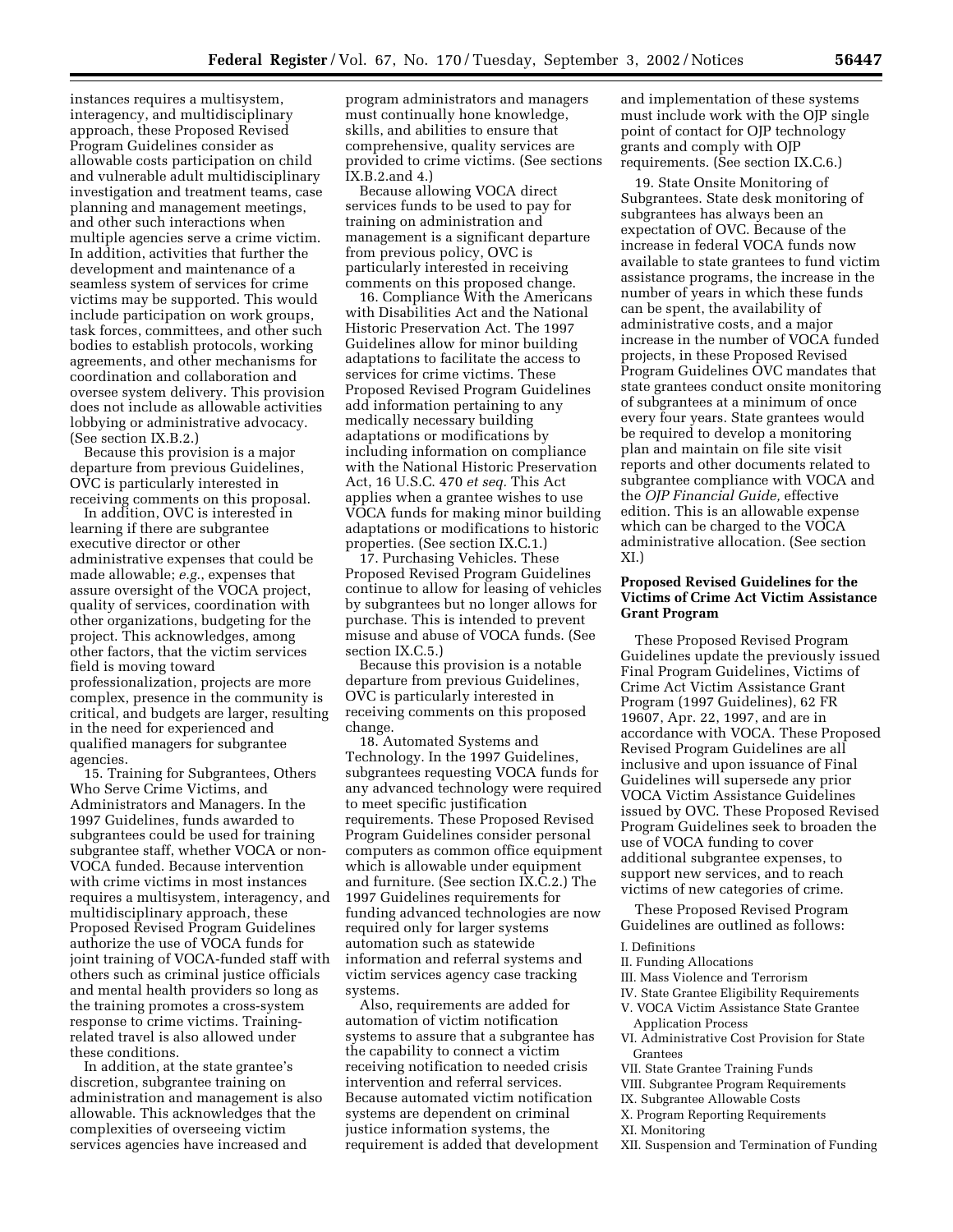#### **I. Definitions**

The following definitions are provided for purposes of these Proposed Revised Program Guidelines.

A. Case management. Case management includes working with a victim to examine the impact of the crime, identify needs, develop a plan of services and resources required to respond to the victim's needs, and assist the victim in implementing the plan. The case manager, located in a victim services organization, may be the coordinator for the work of all other agencies, assuring that services and benefits are provided and rights are accorded.

B. Child Sexual Exploitation. The sexual victimization of a minor under the age of 18 involving any of the following: child pornography, child prostitution, or online enticement of sexual acts. Child exploitation does not necessarily require commercial or monetary gain for the perpetrator.

C. Cybercrime. For purposes of these Guidelines, cybercrime is a crime in which computers and other technology are used to facilitate traditional criminal activity (*e.g.*, stalking, child sexual exploitation, or fraud). Cybercrime does not include crimes where computers or other technologies are the targets of attack (*e.g.*, computer hacking).

D. Domestic Violence. This term includes spouse abuse and intimate partner violence.

E. Economic Crime. Economic crime includes fraud, forgery, larceny, embezzlement, and identity theft which is perpetrated against individuals. It does not include crimes against a business, organization, or government.

F. Federal Crime. A federal crime is any crime that is a violation of the United States Criminal Code or violation of the Uniform Code of Military Justice. In general, federal crimes are investigated by federal law enforcement agencies, including the Federal Bureau of Investigation (FBI), Drug Enforcement Administration (DEA), Bureau of Alcohol, Tobacco and Firearms (BATF), U.S. Postal Service (USPS), Department of Interior (DOI), U.S. Secret Service (USSS), U.S. Customs Service (USCS), and Immigration and Naturalization Service (INS). Federal crimes are prosecuted in Federal District Courts by U.S. Attorneys and the U.S. Department of Justice Criminal Division. Examples of Federal crimes include, but are not limited to:

1. Crimes against federal officials.

2. Crimes that take place on federal property, including national parks and military bases, certain maritime and

territorial jurisdictions, and buildings owned or leased by the Federal Government.

3. Bank robberies where the bank is insured or otherwise secured by the Federal Government.

4. Crimes affecting interstate activities, such as kidnaping, interstate domestic violence, and fraud via the U.S. mail, telephone, or wire.

5. Crimes occurring in Indian Country or on reservations where the Federal Government has criminal jurisdiction.

6. Trafficking in persons.

G. Indian Tribes and Tribal Organizations. Any Indian tribe, band, nation, or other organized group or community, including any Alaska Native village or regional or village corporation as defined in or established pursuant to the Alaska Native Claims Settlement Act (43 U.S.C.A. Sec. 1601, *et. seq.*), which is recognized as eligible for the special programs and services provided by the United States to Indians because of their status as Indians.

H. In-kind Match. In-kind match may include donations of expendable equipment, office supplies, training materials, work space, or the monetary value of time contributed by professionals and technical personnel and other skilled and unskilled labor, if the services they provide are an integral and necessary part of a funded project.

I. Mass Violence Occurring Within or Outside the United States. The term mass violence is not defined in VOCA or in any statute amending VOCA nor is it defined in the U.S. Criminal Code. Thus, OVC has developed a working definition of this term. The term mass violence means an intentional violent criminal act, for which a formal investigation has been opened by the Federal Bureau of Investigation or other law enforcement agency, that results in physical, emotional or psychological injury to a sufficiently large number of people as to significantly increase the burden of victim assistance for the responding jurisdiction, as determined by the OVC Director. If there is a discrepancy between the definition provided in these Proposed Program Guidelines and the *Guidelines for the Antiterrorism and Emergency Assistance Program for Terrorism and Mass Violence Crimes,* the definition in the latter Guidelines take precedence.

J. Mental Health. Mental health counseling and care means the assessment, diagnosis, and treatment of an individual's mental and emotional functioning as affected by a crime.

K. Nonviolent Crime. Nonviolent crime includes but is not limited to property and economic crime. It may include arson, burglary and other such crimes when a victim or victims have not experienced injury or death.

L. Peer Support. Activities that provide opportunities for victims to meet others with similar crime victim experiences that provide self-help, information, and peer and social support in order to assist victims in receiving understanding and comfort and in adapting their lives after a crime.

M. State. The term *state* includes the 50 states, the District of Columbia, American Samoa, the United States Virgin Islands, Guam, the Commonwealth of Puerto Rico, the Northern Mariana Islands, and any other possession or territory of the United States of America.

N. Terrorism Occurring Outside the United States (also known as international terrorism). The term ''international terrorism'' is being used to define terrorism outside the United States. ''International terrorism means activities that \* \* \* (A) Involve violent acts or acts dangerous to human life that are a violation of the criminal laws of the United States or of any State, or that would be a criminal violation if committed within the jurisdiction of the United States or of any State; (B) appear to be intended to (i) intimidate or coerce a civilian population; (ii) influence the policy of a government by intimidation or coercion; or (iii) affect the conduct of a government by mass destruction, assassination or kidnaping; and (C) occur primarily outside the territorial jurisdiction of the United States, or transcend national boundaries in terms of the means by which they are accomplished, the persons they appear intended to intimidate or coerce, or the locale in which their perpetrators operate or seek asylum (18 U.S.C. 2331).

O. Terrorism Occurring Within the United States. For purposes of these guidelines, ''terrorism occurring within the United States'' is defined by the term ''domestic terrorism'' found in 18 U.S.C. 2331. An act of domestic terrorism means activities that (A) involve acts dangerous to human life that are a violation of the criminal laws of the United States or of any State, (B) appear to be intended (i) to intimidate or coerce a civilian population; (ii) to influence the policy of a government by intimidation or coercion; or (iii) to affect the conduct of a government by mass destruction, assassination, or kidnaping (18 U.S.C. Section 2331).

P. Victim Services. Victim services are those efforts that (1) respond to the emotional and physical needs of crime victims, (2) assist victims of crime to stabilize their lives after a victimization, (3) assist victims in understanding and participating in the criminal justice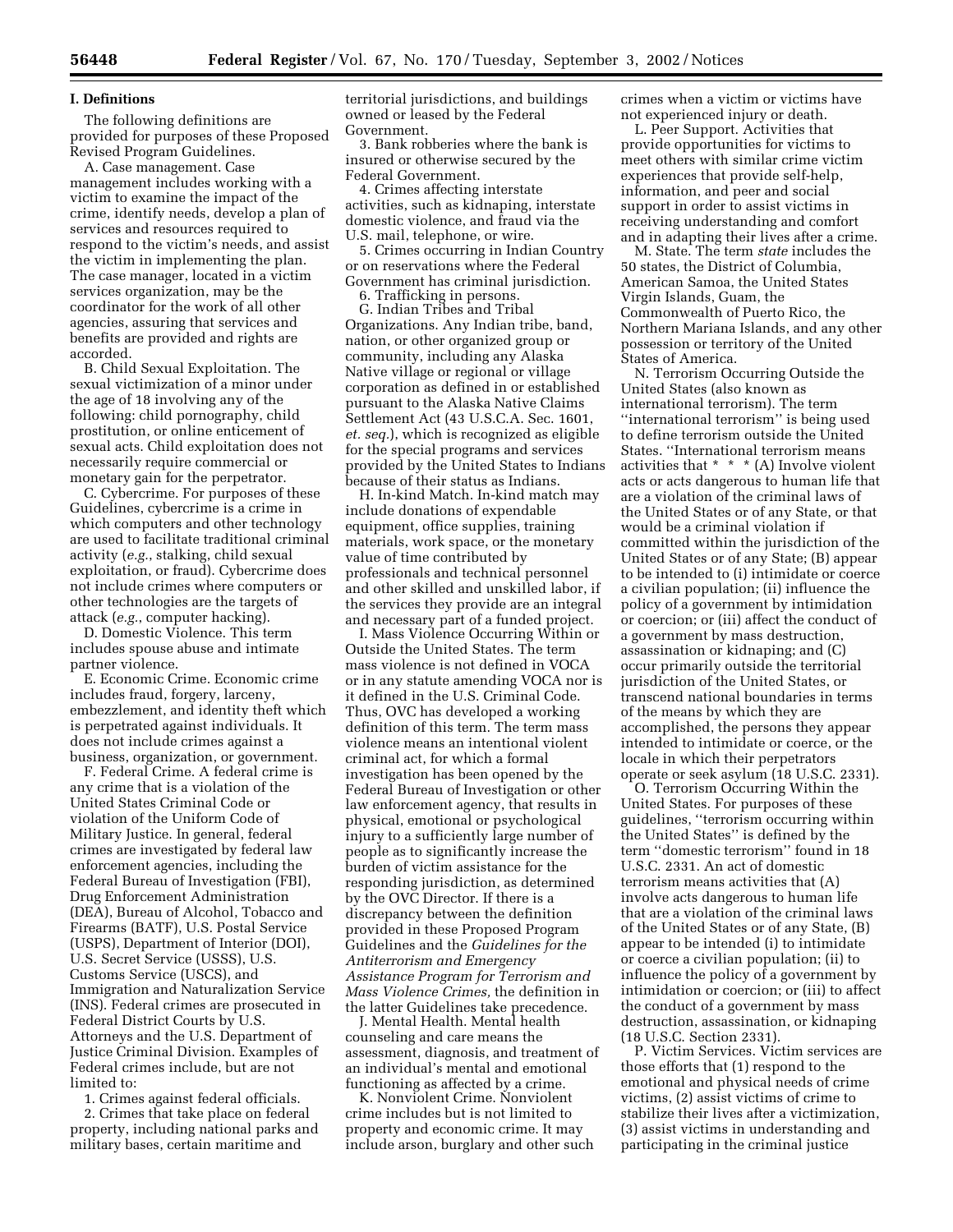system, (4) provide victims of crime with a measure of safety, and (5) provide training intended to improve the quality of services rendered to crime victims. (See Sections II. and III.)

Q. Vulnerable Adults. Vulnerable adults are adults who, because of a disability, are unable to report a crime or take action on their own behalf when experiencing an act of violence, criminal neglect, or economic exploitation. These persons may be frail elders, adults experiencing severe episodes of mental illness, adults with profound mental retardation, and adults with incapacitating physical disabilities. These adults may require the intervention of adult protective services including the services of a multidisciplinary investigation and treatment team to assist in planning for and delivering victim services. These adults may have conservators or guardians. To clarify, not all elders and persons with disabilities are vulnerable adults.

#### **II. Funding Allocations**

In 1984, VOCA established the Crime Victims Fund (Fund) in the U.S. Treasury to receive deposits from fines, penalty assessments and bond forfeitures from criminals convicted of federal crime. In addition, the Fund may accept gifts, bequests, or donations from private entities and individuals. This Fund is administered by the Office for Victims of Crime (OVC) to carry out the mandates of VOCA.

A. Fund Distribution. Distributions are allocated as follows:

1. Child Abuse Prevention and Treatment Grants. VOCA allows up to \$20 million of the first amounts deposited in the Fund to be allocated for Child Abuse Prevention and Treatment Grants. This occurs in any fiscal year in which Crime Victim Fund deposits are greater than the amount deposited in Fiscal Year 1998. An amount equal to 50 percent of the increase plus the base amount of \$10 million is available for this purpose. This applies regardless of whether there is a cap on the amount of money that can be distributed from the Fund. Eighty-five percent of these funds are forwarded to the Department of Health and Human Services. The remaining 15 percent is retained by OVC to assist Indian tribes in developing, establishing, and operating child abuse programs.

2. Federal Criminal Justice System. Unspecified amounts are earmarked by Congress annually to be made available for improving services for the benefit of crime victims in the Federal criminal justice system. These amounts pay for

personnel and the Federal Victim Notification System.

3. Remaining Fund Deposits. The remaining Fund deposits are distributed as follows:

a. Victim Compensation Grants. Fortyseven and one half percent (47.5%) is available to eligible state programs for crime victim compensation.

b. Victim Assistance Grants. Fortyseven and one half percent (47.5%) is available to states for victim assistance grants. Amounts not needed to meet the funding requirements under the victims compensation grant programs are added to this amount.

c. Discretionary Grants. Five (5) percent is retained by OVC for demonstration projects, program evaluation, compliance efforts, training and technical assistance, fellowships, internships, and for the financial support of services to victims of federal crime.

4. Antiterrorism Emergency Reserve. In addition to monies distributed above, the OVC Director may set aside up to \$50 million from amounts transferred to the Fund in response to the airplane hijackings and terrorist acts that occurred on September 11, 2001. The Director may replenish any amounts expended from the Reserve in subsequent fiscal years by setting aside up to 5 percent of the amounts remaining in the Fund in any fiscal year after distributing amounts for the Children's Justice Act, the VOCA crime victim compensation and assistance formula grants, and for OVC discretionary funds. These funds are to be used to support compensation and assistance services for victims of terrorism or mass violence crimes and fund an international victim compensation program.

B. Grant Period. VOCA grant funds are available for expenditure throughout the fiscal year (FY) of the award plus the next three fiscal years. The federal fiscal year (FFY) begins on October 1 and ends on September 30.

C. VOCA Victim Assistance Grant Formula. The Director of OVC is required to make an annual victim assistance grant to states from the Fund. Each state grantee receives a base amount of \$500,000, except for the territories of Northern Mariana Islands, Guam, and American Samoa, which receive a base amount of \$200,000. The remaining allocations from the Fund and any amounts rolled over from the crime victim compensation allocation are distributed to each state, based upon the state's population in relation to all other states, as determined by current U.S. census data.

D. Allocation of Funds Within States. The governor of each state must designate the state agency that will administer the VOCA victim assistance grant program. The designated agency must establish and abide by policies and procedures which meet the minimum requirements of VOCA, the Final Program Guidelines, and the *OJP Financial Guide*, effective edition. The state grantee has the sole discretion for determining which public and private nonprofit organizations will receive funds, in what amounts, and during what time period within the parameters of VOCA.

1. Strategic Planning. State grantees are encouraged to develop a strategic plan for the delivery of victim services. This plan could encompass analysis of crime statistics, crime victimization surveys that include victims who do not report crime to law enforcement as well as those who do, analysis of demographic characteristics of crime victims who do and do not access services, and identification of services and other resources available to crime victims. OVC encourages administrators to use formal assessment tools such as geographic information systems (GIS) to support data driven planning. The resulting plan would provide information on the sufficiency of coverage of services by communitybased and criminal justice-based victim services programs and provide direction on the maintenance of current services and development of needed services. OVC recommends that a financial plan be an integral component of the strategic plan. This would include identification of multiple state and federal funding resources available for crime victim services and applicable requirements, establishment of program and service priorities, tying appropriate funding sources to program and service priorities, development of a multiyear funding plan, tracking expenditure of funds to allow for timely redistribution of funds not being used by subgrantees in order to prevent deobligations and maximize use of available funding, and identification of additional funding needed for a comprehensive victim assistance response.

2. Underserved Crime Victims. State grantees are encouraged to plan for and expand services to victims of crime (a) who are not traditionally served through VOCA victim assistance programs such as cybercrime and economic crime, (b) with special needs such as elders, persons with disabilities, and victims with limited English proficiency, (c) living in areas with high rates of crime such as certain urban, rural, low-income neighborhoods, and Indian Country, and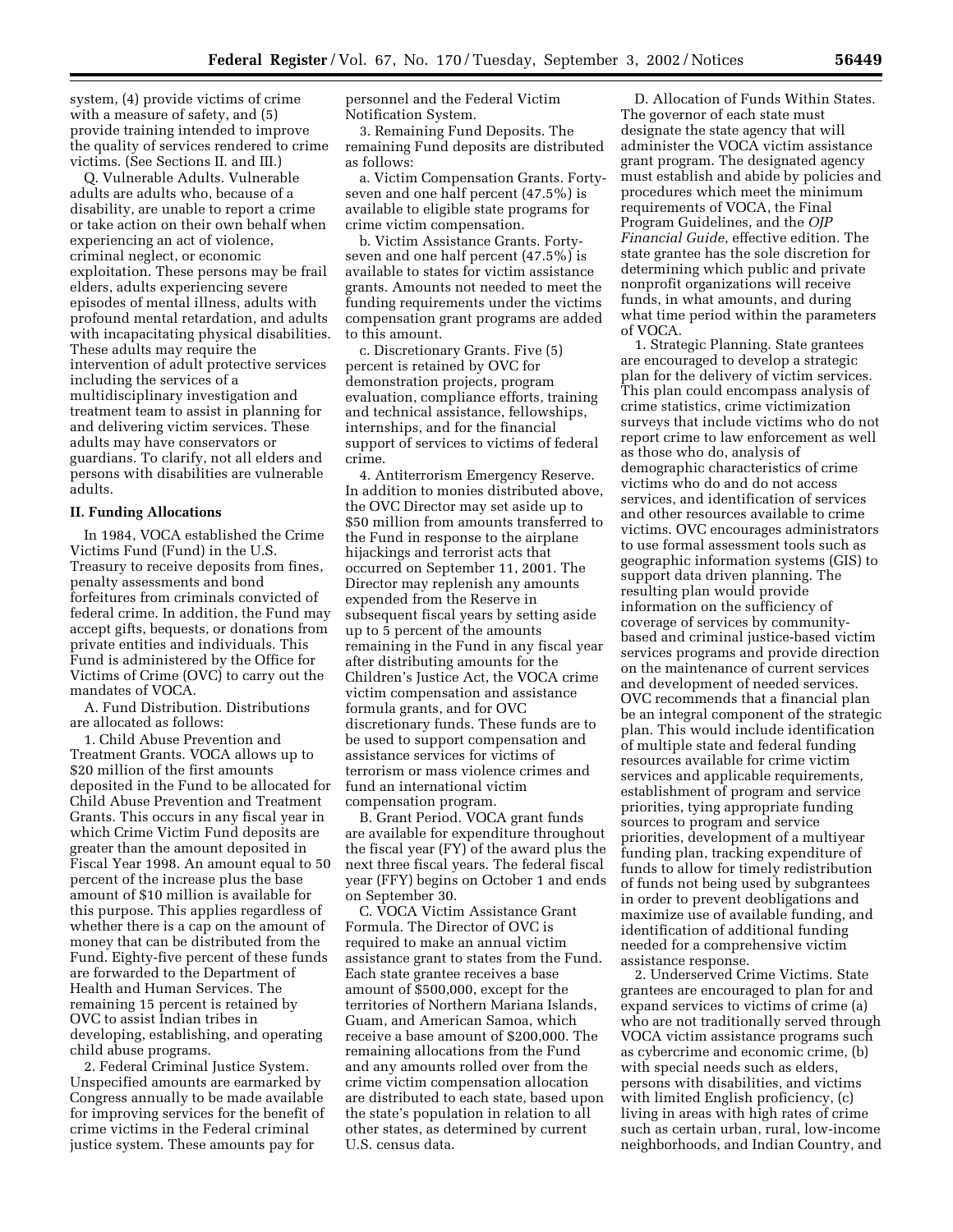(d) whose needs are not being met, as identified by the state grantee.

3. Conduit Organizations. States may choose to use an organization as a conduit to aid in the selection of qualified subrecipients or to reduce the State's administrative burden in implementing the grant program. The use of a conduit organization does not relieve the State from ultimate programmatic and financial responsibilities.

#### **III. Mass Violence and Terrorism**

A. Criminal Crisis Response. State grantees are encouraged to participate in state activities that prepare for and respond to mass violence and terrorist acts. This includes working with the designated emergency preparedness organizations in state government and encouraging subgrantees to work with local emergency preparedness organizations in counties and municipalities. State grantees may use administrative and training funds for these purposes.

B. Antiterrorism Emergency Reserve. Upon request, the Director of OVC may supplement crime victim assistance programs for costs associated with responding to mass violence or terrorism to provide emergency relief, including crisis response efforts. See OVC *Guidelines for the Antiterrorism and Emergency Assistance Program for Terrorism and Mass Violence Crimes* for more information.

#### **IV. State Grantee Eligibility Requirements**

A. Grantee. The VOCA grantee must be a state organization designated by the governor to administer this program.

B. Grantee Program Requirements. State grantees must meet the following requirements when administering VOCA victim assistance grant funds:

1. Compliance With VOCA. VOCA state grantees and subgrantees must comply with the applicable provisions of VOCA and the Final Program Guidelines.

2. Eligible Subgrantees. State grantees may only subaward VOCA funds to eligible organizations and these funds must be used, unless otherwise specified for training and administrative costs, only for direct services to victims of crime.

3. Nonsupplantation. VOCA crime victim assistance grant funds must be used to enhance or expand services and shall not be used to supplant state or local public funds that would otherwise be available for crime victim services. This nonsupplantation clause applies to state and local public agencies, not private nonprofit organizations.

4. Priority Categories of Crime Victims. State grantees must give funding priority to victims of sexual assault, domestic abuse, and child abuse. To meet this requirement, states must allocate a minimum of 10 percent of each Federal Fiscal Year's (FFY) grant to each of these categories of crime victims (30 percent total). This grantee requirement does not apply to VOCA subgrantees.

Each state grantee must meet this requirement, unless it can demonstrate to OVC that (a) a priority category is currently receiving significant amounts of financial assistance from the state or other sources, (b) a smaller amount of financial assistance, or no assistance, is needed from the VOCA victim assistance grant program, or (c) crime rates for a priority category do not justify the required allocation.

5. Previously Underserved Category. State grantees must award an additional 10 percent of each VOCA grant to underserved victims of violent crime (other than priority category victims). To meet the underserved requirement, state grantees must identify crime victims by the types of crime they have experienced. These underserved victims may include, but are not limited to, survivors of homicide victims, or victims of physical assault, robbery, hate and bias crimes, bank robbery, and kidnaping.

The results of allocation of funds under number 4 and number 5 above are that 40 percent of each year's award must be allocated to four specified groups of violent crime victims. The remaining 60 percent may be allocated to categories of victims of violent or nonviolent crimes.

6. Financial Recordkeeping and Program Monitoring. Appropriate accounting, auditing, and on/offsite monitoring procedures will be used by grantees and subgrantees so that records are maintained to ensure delivery of services in accordance with VOCA and the subgrant award, to maintain fiscal control, to achieve proper management, and to ensure efficient disbursement of the VOCA victim assistance funds, in accordance with the *OJP Financial Guide*, effective edition.

7. Non Discrimination. No person shall on the grounds of race, color, religion, national origin, disability, or sex, be excluded from participation in, denied the benefits of, subjected to discrimination under, or denied employment in connection with any undertaking funded in whole or in part with sums made available under VOCA. States must comply with these VOCA nondiscrimination requirements, the Federal civil rights statutes and

regulations cited in the Assurances that accompany the grant award document, and all other applicable civil rights requirements. States with decentralized operations must assure that all operations comply with these requirements.

8. Other Information Requested by the OVC Director. The state must provide such other information and assurances as the OVC Director reasonably requires.

C. Additional Provisions. 1. Coordination with Other Offices. State grantees are encouraged to coordinate their activities with VOCA compensation programs, U.S. Attorney's Offices, Federal Bureau of Investigation field offices, and other programs providing funding or services for crime victims such as state mental health agencies and housing programs.

2. Unfunded State Mandates. Many state legislatures have passed laws establishing important new rights for crime victims. OVC wishes to clarify that VOCA funds may be used for the purpose of implementing these laws, if no other state or local funds are available. VOCA funds may not be used to supplant state or local funds appropriated to implement state mandates.

#### **V. VOCA Victim Assistance State Grantee Application Process**

Each year, OVC provides to each designated state agency an application package which contains the necessary forms and detailed information required to apply for VOCA victim assistance grant funds. The amount for which each state may apply is included in the package.

To apply for VOCA victim assistance grant funds, states must complete and submit the Standard Form 424, *Application for Federal Assistance*, including attachments, and certify compliance with VOCA and OJP requirements. Required certifications will include, but may not be limited to, lobbying, drug free workplace, and nondebarment from work with the Federal Government. Completed applications must be received by OVC on or before the stated deadline, as determined by OVC. To receive the award, state grantees will be required to assure compliance with other federal requirements such as civil rights laws and the National Historic Preservation Act.

# **VI. Administrative Cost Provision for State Grantees**

A. Administrative Cost Allowance. VOCA allows states to use up to 5 percent of victim assistance grant funds for administering the grant program.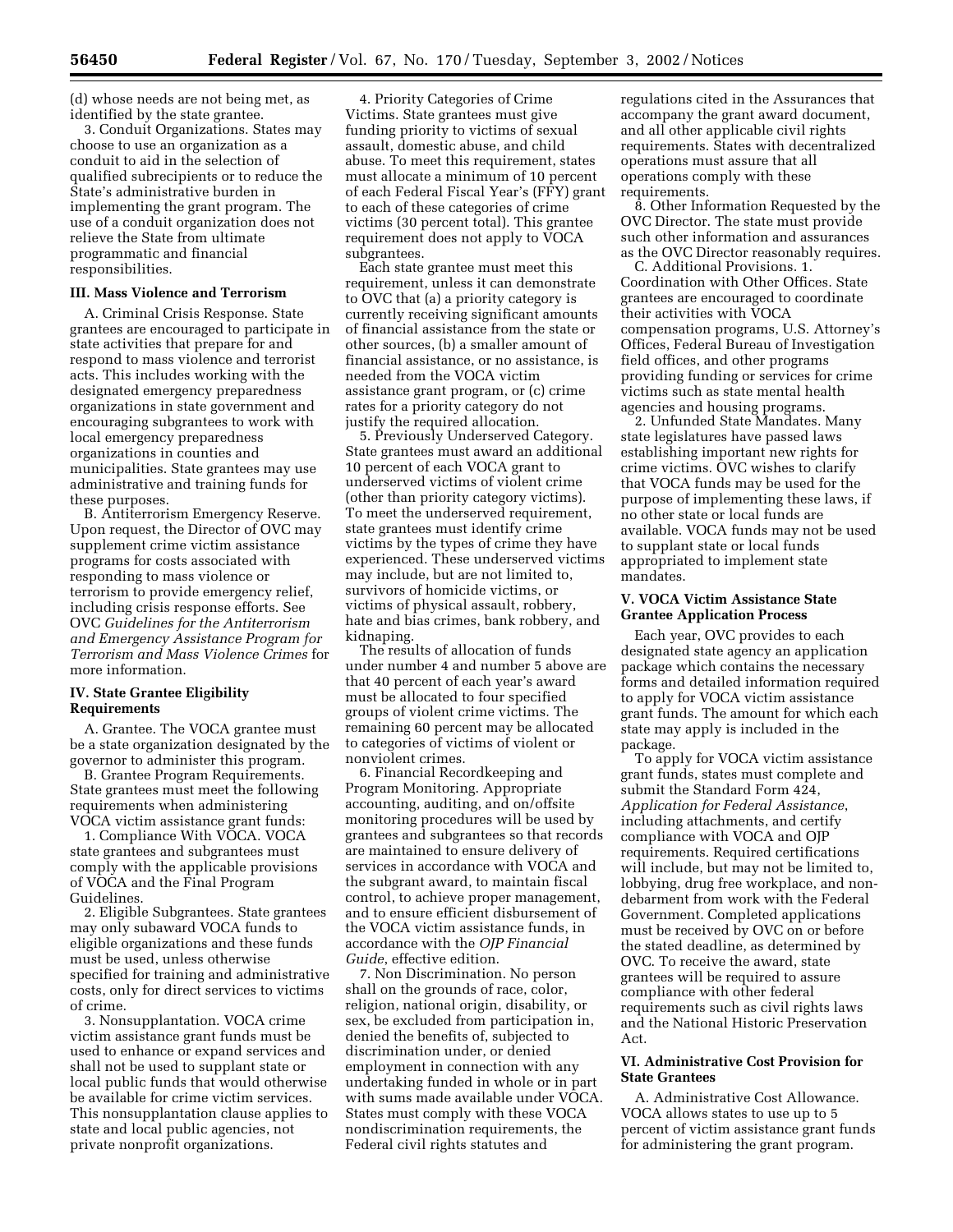Any portion of the allowable 5 percent that is not used for administrative purposes must be used exclusively for direct services to crime victims. Administrative funds must be expended during the grant award period. State grantees are not required to match the portion of the grant that is used for administrative purposes. This administrative cost option is available to the state grantee but does not apply to VOCA subgrantees.

The intent of this administrative cost provision is to sustain and advance program administration in all operational areas by supporting activities that will expand, enhance, or improve the state's previous level of effort in administering the VOCA victim assistance grant program and to support activities and costs that impact the delivery and quality of services to crime victims throughout the state. If a state elects to use up to 5 percent of the VOCA assistance grant for administrative purposes, only those costs directly associated with administering the program, enhancing overall program operations, and ensuring compliance with federal requirements can be paid with administrative grant funds. The state administrative agency may charge a federally approved indirect cost rate to this grant, but this cost is capped by the limits of these 5 percent administrative funds.

State grantees must certify that VOCA administrative funds will not be used to supplant state or local funds, but instead will be used to increase the amount of funds available for administering the program. For the purpose of establishing a baseline level of effort, states must maintain documentation of state funding for administration of the program prior to the state's use of VOCA administrative grant funds. State grantees will not be in violation of the nonsupplantation clause if there is a decrease in the state's previous financial commitment toward the administration of the VOCA grant programs in the following situations: (1) Serious loss of state revenue resulting in across-the-board budget restrictions, or (2) decrease in the number of statesupported staff positions used to meet the state's maintenance of effort in administering the VOCA grant programs. States using administrative funds must notify OVC if there is a decrease in the amount of the state's prior year's financial commitment to the cost of administering the VOCA program.

Only staff activities directly related to victim assistance grant program functions can be funded with VOCA

administrative funds. Similarly, any equipment purchases or other expenditures charged to the VOCA administrative funds can be charged only in proportion to the percentage of time they are used for the VOCA victim assistance grant program.

B. Allowable Costs. Below are examples of state grantee activities that directly relate to managing the VOCA grant and impact the delivery and quality of services to crime victims. These activities can be supported only with administrative funds:

1. Salaries and Benefits. Salaries and benefits for grantee staff and consultants to administer and manage the financial and programmatic aspects of VOCA. Administrative grant funds can only support that portion of the staff's time that is devoted to the VOCA assistance program. If staff performs other functions, the proportion of time worked on the VOCA assistance program must be documented at reasonable intervals using a reasonable method such as time and attendance records. The documentation must provide a clear audit trail for the expenditure of grant funds.

2. Training Attendance. Attendance of grantee staff at technical assistance meetings, conferences, and training that address issues relevant to state administration of victim assistance programs. This includes travel, registration fees, and other such expenses. These funds may also be used to train subgrantee managers, board members, and administrative staff on strategic planning, program development, financial management, evaluation, and other management and administrative skills.

3. Monitoring Compliance. Monitoring compliance of VOCA subgrantees with federal and state requirements.

4. Technology. Technology to include the study, design, and implementation of grants management systems, Web page construction and maintenance, victim notification systems, case tracking systems, Geographic Information Systems, and other relevant automated systems; the purchase and maintenance of equipment for the state grantee, including computers, software, FAX machines, copying machines, and TTY/TDDs; and services required to support technology.

5. Technical Assistance Provision. Technical assistance may be provided to VOCA grantees and subgrantees on the administration and management of the VOCA grant, including strategic and financial planning, program development, financial management, evaluation, public awareness and

outreach, human resources' management, and board development. Technical assistance may be provided to current and potential subgrantees and others who provide or seek to provide services to crime victims. Technical assistance may also be provided to promote innovative approaches to serving crime victims.

6. Membership. Memberships in crime victims organizations and the purchase of victim-related materials such as curricula, literature, and protocols. Memberships in organizations that support the management and administration of the VOCA victim assistance grant program are also allowable.

7. Program Evaluation. Surveys or studies that inform on the impact or outcome of services received by crime victims.

8. Prorated Audit Costs. Prorated program audit costs for the victim assistance program.

9. Indirect Costs. Indirect costs at a federally approved rate that does not exceed the 5 percent administrative cost allowance when applied.

10. Strategic Planning. Development of strategic plans, both service and financial, including the conduct of surveys and needs assessments.

11. Coordination and Collaboration Efforts. Coordination and collaboration efforts made on behalf of crime victims with appropriate groups such as criminal justice, victim advocacy, human services, financial assistance (including crime victim compensation), OJP bureaus and offices, and other appropriate federal, state, and local agencies and organizations.

12. Publications. Purchasing, printing, and developing training materials, victim services directories, brochures, and other relevant publications.

13. System Improvement. State level activities that support the development and operation of coordinated, comprehensive responses to crime victims. This includes involvement on task forces and other committees examining issues affecting crime victims, protocol development for criminal crisis responses, participation in demonstration projects designed to improve responses to crime victims, and efforts to assure that victims' assistance programming is coordinated with victim compensation programs.

14. Reporting. State activities necessary to meet federal and state reporting requirements concerning the VOCA victim assistance grant program are allowable.

C. Requirement to Notify OVC of Use of Administrative Funds. Prior to charging or incurring any costs against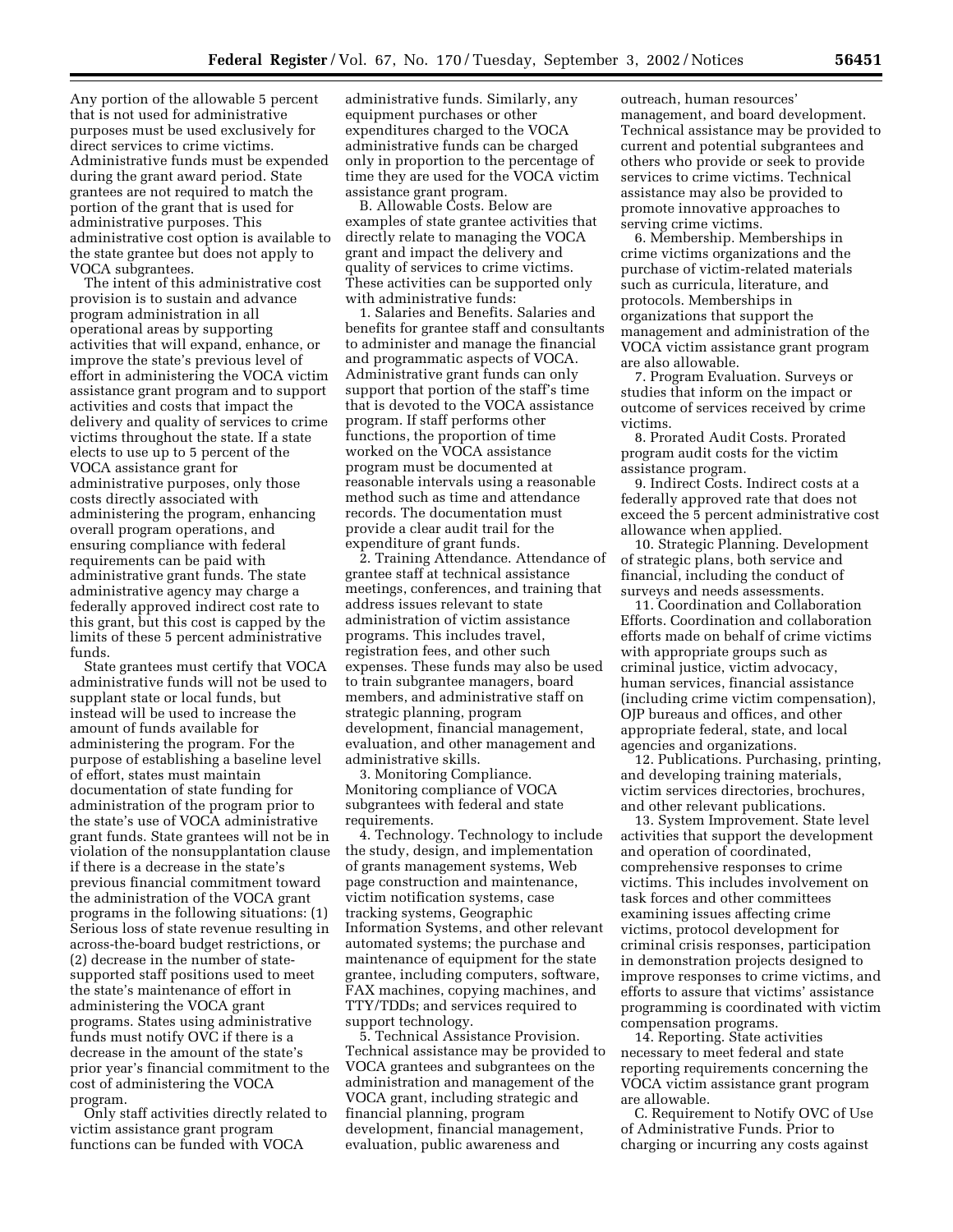this provision, state grantees are required to notify OVC of their decision to use administrative funds and the amount of the total grant that is to be used. State grantees may notify OVC when the decision is made to exercise this option or at the time the Application for Federal Assistance, SF424, is submitted.

A state may modify projections provided in the grant application by notifying OVC of the revised amount of the total grant that will be used as administrative funds. Failure to notify OVC of adjustments may prevent the state from meeting its obligation to reconcile its Statewide Report with its Final Financial Status Report (SF269A).

#### **VII. State Grantee Training Funds**

A. Three Provisions for Paying for Training. Under the Proposed Revised Program Guidelines, state grantees may pay for training in three ways: (1) Through the state administrative cost allowance to cover training for state grantee staff and managers and administrators of subgrantee organizations found in section VI.B.2.; (2) through a 5% allowance in a fiscal year award as described below; and (3) through training allowances for direct services and multidisciplinary staff in subgrantee awards as described under section IX.B.4.

B. Five Percent Training Allowances. 1. State grantees may retain up to 5 percent of the grant to provide statewide or regional training of victim services staff, allied professionals, criminal justice officials, public assistance officials, health and social services providers, and other allied organizations and professions about victimization issues, needs, and resources. The purpose for this training allowance is to assure that victim service providers receive needed training to provide appropriate, comprehensive, and quality services. Use of these funds is permissible for state victim assistance training academies.

2. Match. VOCA funds used for training by the state grantee requires no match.

3. Crime Victim Compensation. In order to assist subgrantees in meeting the requirement that they assist victims in applying for compensation, state grantees may choose to award a portion of their training funds to the VOCA crime victims compensation program to conduct training for VOCA subgrantees.

4. Time Period. Each training activity must occur within the grant period.

5. Nonsupplantation. VOCA grant funds cannot be used to supplant the cost of existing state administrative staff or related state training efforts.

6. Statement of Intent to OVC. State grantees that choose to use a portion or all of its 5% training allowance must submit a statement to OVC reporting the amount of the total grant that will be used to pay for training. A state grantee may modify projections by notifying OVC of the revised amount of the total grant that will be used for training. Failure to notify OVC of adjustments may prevent the state from meeting its obligation to reconcile its Statewide Report with its Final Financial Status Report (SF269A).

#### **VIII. Subgrantee Program Requirements**

A. Subgrantee Organization Eligibility Requirements. Subgrantees must use VOCA victim assistance funds only to provide direct services. Certain training and administrative costs may also be allowed by the state grantee as provided for under Sections IX.B.5. and IX.C. Each subgrantee organization must meet the following requirements:

1. Public or Nonprofit Organization. Subgrantees must be operated by a public or nonprofit organization, or a combination of such organizations, and provide services to crime victims.

2. Record of Effective Services. Subgrantees must demonstrate a record of providing effective services to crime victims. This includes having the support and approval of its services by the community, a history of providing direct services in a cost-effective manner, and financial support from sources other than VOCA.

3. New Programs. Programs that have not yet had a history of providing effective services to victims of crime must demonstrate that they have substantial financial resources in order to be considered for VOCA victim assistance funding. ''Substantial financial resources'' mean that, if a VOCA grant were to be awarded, at least 35% of the program's funding must come from non-VOCA sources. Support from other federal funding programs may be used to demonstrate substantial financial resources, but federal funds cannot be used as match for a VOCA subgrantee project, except as specified in the *OJP Financial Guide,* effective edition. If the 35% in substantial financial resources is non-federal or meets the exceptions in the *OJP Financial Guide,* effective edition, a portion of these funds can be used as match.

4. Project Match Requirements. New and existing VOCA victim assistance subgrantees must match 20 percent (cash or in-kind) of the total cost of each VOCA project, and the match must be derived from non-federal sources, except as provided in the *OJP Financial* 

*Guide,* effective edition. All funds designated as match are restricted to the same uses as the VOCA victim assistance funds and must be expended within the grant period. Any deviation from this policy must be approved by OVC and the OJP Office of the Comptroller in writing.

a. Exceptions to the 20 Percent Match. Lower match requirements must be allowed for:

(1) Indian Tribes and Tribal Organizations. The match for subgrantees that are Indian tribes or organizations located on reservations are 5 percent (cash or in-kind) of the total VOCA project. Reduced match is allowed because many tribes have meager financial resources and American Indians experience high rates of crime. This reduced match is allowed to help tribes access VOCA victim assistance funds.

(2) Territories and Possessions of the U.S. Other territories and possessions of the United States, except for the Commonwealth of Puerto Rico, are not required to match VOCA funds. (48 U.S.C. 1469a(d))

b. Sources of Match.

(1) Volunteers. The value placed on volunteer services must be consistent with the rate of compensation paid for similar work in the subgrantee's organization. If the required skills are not found in the subgrantee's organization, the rate of compensation must be consistent with the labor market. Fringe benefits may be included in the valuation.

(2) Equipment. The value placed on loaned or donated equipment may not exceed its fair rental value.

(3) Space. The value of donated space may not exceed the fair rental value of comparable space as established by an independent appraisal of comparable space and facilities in a privately owned building in the same locality.

c. Recordkeeping. A VOCA subgrantee must maintain records that clearly show the source, the amount, and the period for which the match was allocated. The basis for determining the value of personal services, materials, equipment, and space must be documented. Volunteer services must be documented by the same methods used by the subgrantee for its paid employees.

5. Volunteers. Subgrantee organizations must use volunteers unless the state grantee determines there is a compelling reason to waive this requirement. A compelling reason may include but is not limited to a statutory or contractual provision concerning liability or confidentiality of counselor/ victim information and communication,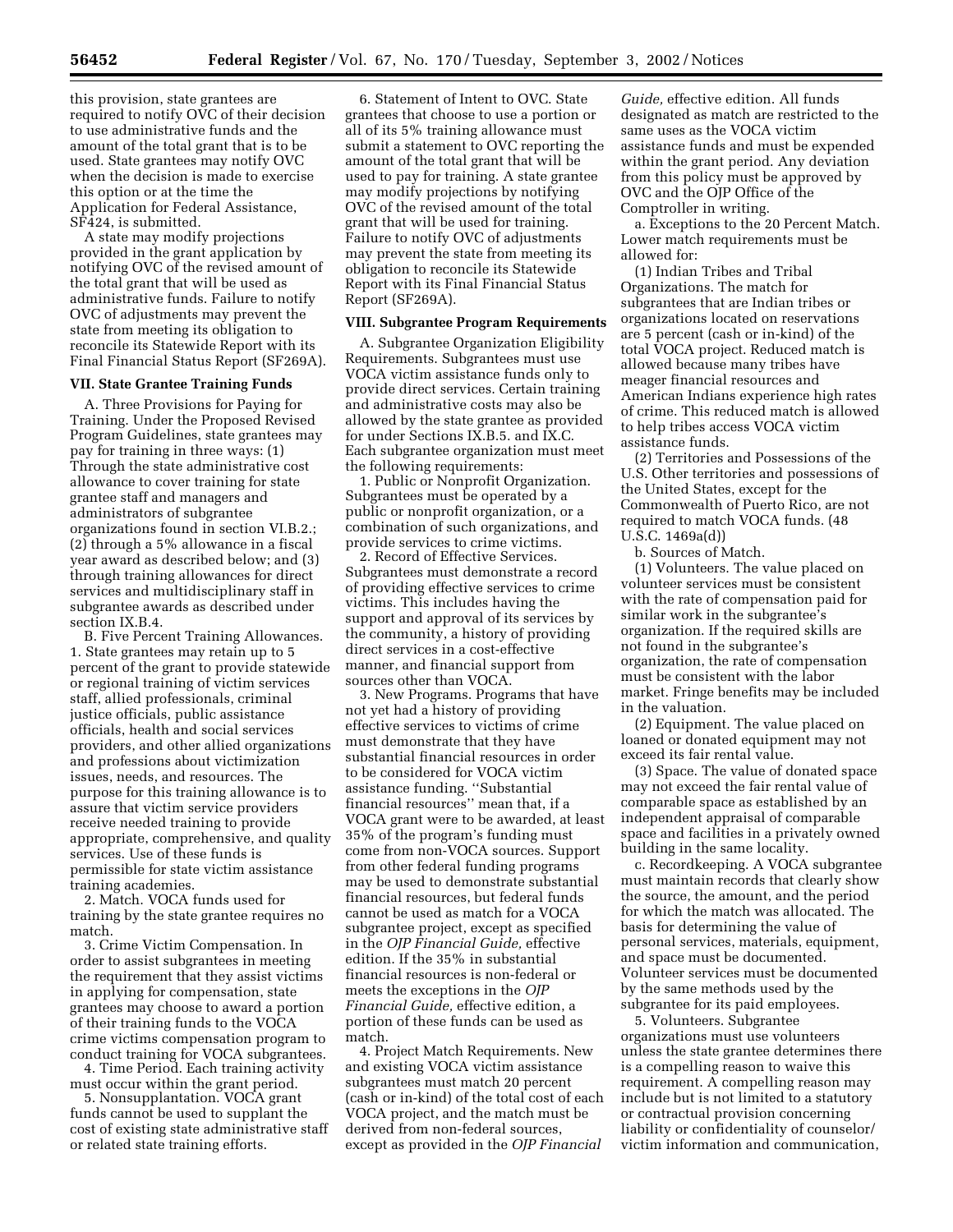which bars using volunteers for certain positions.

6. Promotion of Community Efforts to Aid Crime Victims. Within the community, subgrantees must promote coordinated public and private efforts to aid crime victims. Coordination and collaboration may include, but is not limited to, serving on federal, state, local, or Indian tribe task forces, work groups, committees, commissions or coalitions, to develop written agreements and protocols and to oversee and recommend improvements to community responses to crime victims.

7. Assistance to Victims in Applying for Compensation. Such assistance may include identifying and notifying crime victims of the availability of compensation, assisting them with application forms and procedures, obtaining necessary documentation, monitoring claim status, and intervening on behalf of the victim with the crime victims compensation program.

8. Compliance With Federal Rules Regulating Grants. Subgrantees must comply with the applicable provisions of VOCA, the Final Program Guidelines, and the requirements of the *OJP Financial Guide,* effective edition, which include maintaining appropriate programmatic and financial records that fully disclose the amount and disposition of VOCA funds received. This includes financial documentation for disbursements, program income, daily time and attendance records specifying time devoted to allowable VOCA victim services, maintaining case files, the portion of the project supported by other sources of revenue, job descriptions, contracts for services, and other records that facilitate an effective audit.

9. Non Discrimination. VOCA requires that no person shall on the ground of race, color, religion, national origin, disability, or sex be excluded from participation in, denied the benefits of, subjected to discrimination under, or denied employment in connection with, any undertaking funded in whole or in part with sums made available under VOCA victim assistance. In addition, subgrantees cannot discriminate against victims because they disagree with the way the State is prosecuting the criminal case.

10. Federal Crime Victims. Subgrantees must provide services to victims of federal and tribal crimes on the same basis as victims of state and local crimes.

11. Compliance with State Criteria. Subgrantees must abide by any additional eligibility or service criteria established by the state grantee,

including licensing or credentialing requirements and submitting statistical and programmatic information on the use and impact of VOCA funds.

12. Fees for Service and Program Income. OVC discourages but does not prohibit the charging of fees for services by subgrantees and thus the generation of program income under the VOCA victim assistance grant program. This discouragement results from the history of VOCA which expected that services would be available to all crime victims free of charge regardless of their ability to pay or of the availability of insurance or other third-party payment resources. Crime victims suffer tremendous emotional, physical, and financial losses. It was never the intent of Congress to exacerbate the impact of the crime by asking victims to pay for services.

Fees cannot be charged for basic victim services such as crisis intervention; accompaniment to hospitals for medical examinations; safety planning; personal advocacy and case management; criminal justice system advocacy; accompaniment to court and other criminal justice meetings and events; notification of events in the victim's case; interpreters; forensic medical evidence collection examinations; and forensic interviews.

For other allowable costs in a VOCA funded project, when the VOCA grantee has limited VOCA victim assistance and other victim services funding available, and determines that if a subgrantee is allowed to charge fees, that a larger group of victims would receive services or that services could be enhanced, the VOCA grantee may consider a subgrantee's request to charge fees and so generate program income. A subgrantee must obtain the approval of the VOCA grantee before charging fees to any crime victim under a VOCA victim assistance funded project.

Before approving the charging of fees by a subgrantee from a victim's health insurance or other third party coverage, or from the victim directly, the state grantee must examine the impact on victim access to services, including whether victims would decline services if this practice would require payments or use of benefits that apply not only to the victim but also to the victim's family. The state grantee must also consider the impact on privacy if the insurance plan or other third party payment is tied to employment and result in the employer's learning of the victimization or mental health treatment needs of the victim. Victims must be notified in advance of any release of any individually identifiable information to a third party payer. Ultimately, the

VOCA grantee must prioritize access to services by crime victims over the ability of subgrantees to charge fees.

In considering whether to allow a subgrantee to charge victims a fee for services, the grantee must assure the capability of the state grantee and the subgrantee to track program income in accordance with federal financial accounting requirements. (See the *OJP Financial Guide,* effective edition.) OVC strongly recommends that the grantee consult state accounting personnel when considering a request to charge fees, in order to assure that the tracking system would withstand an audit. The subgrantee must use generated program income only for direct services in furtherance of the goals of the VOCA funded project.

13. Client-Counselor Confidentiality. The state grantee and subgrantee must maintain confidentiality of clientcounselor/service provider information, as required by state and federal law.

14. Research Confidentiality. Except as otherwise provided by federal law, any research and statistical information that is identifiable to any private person may only be used for the purpose for which it was obtained under VOCA. This information, and any copy of this information, is immune from legal process and shall not, without the consent of the private person furnishing the information, be admitted as evidence or used for any purpose in any action, suit, or other judicial, legislative, or administrative proceeding. This is particularly important for victim services agencies that plan to develop and maintain victim databases containing specific, identifiable victim information.

This provision is intended, among other things, to ensure the confidentiality of information provided by crime victims to counselors working for victim services programs receiving VOCA funds. There is nothing in VOCA or its legislative history to indicate that Congress intended to override or repeal a state's existing law governing the disclosure of information, which is supportive of VOCA's fundamental goal of helping crime victims. For example, this provision would not override or repeal a state's existing law pertaining to the mandatory reporting of suspected child abuse. See *Pennhurst School and Hospital* v. *Halderman, et al.*, 451 U.S. 1 (1981).

In addition, this confidentiality provision should not be interpreted to thwart the legitimate informational needs of public agencies. For example, this provision does not prohibit a domestic violence shelter from acknowledging, in response to an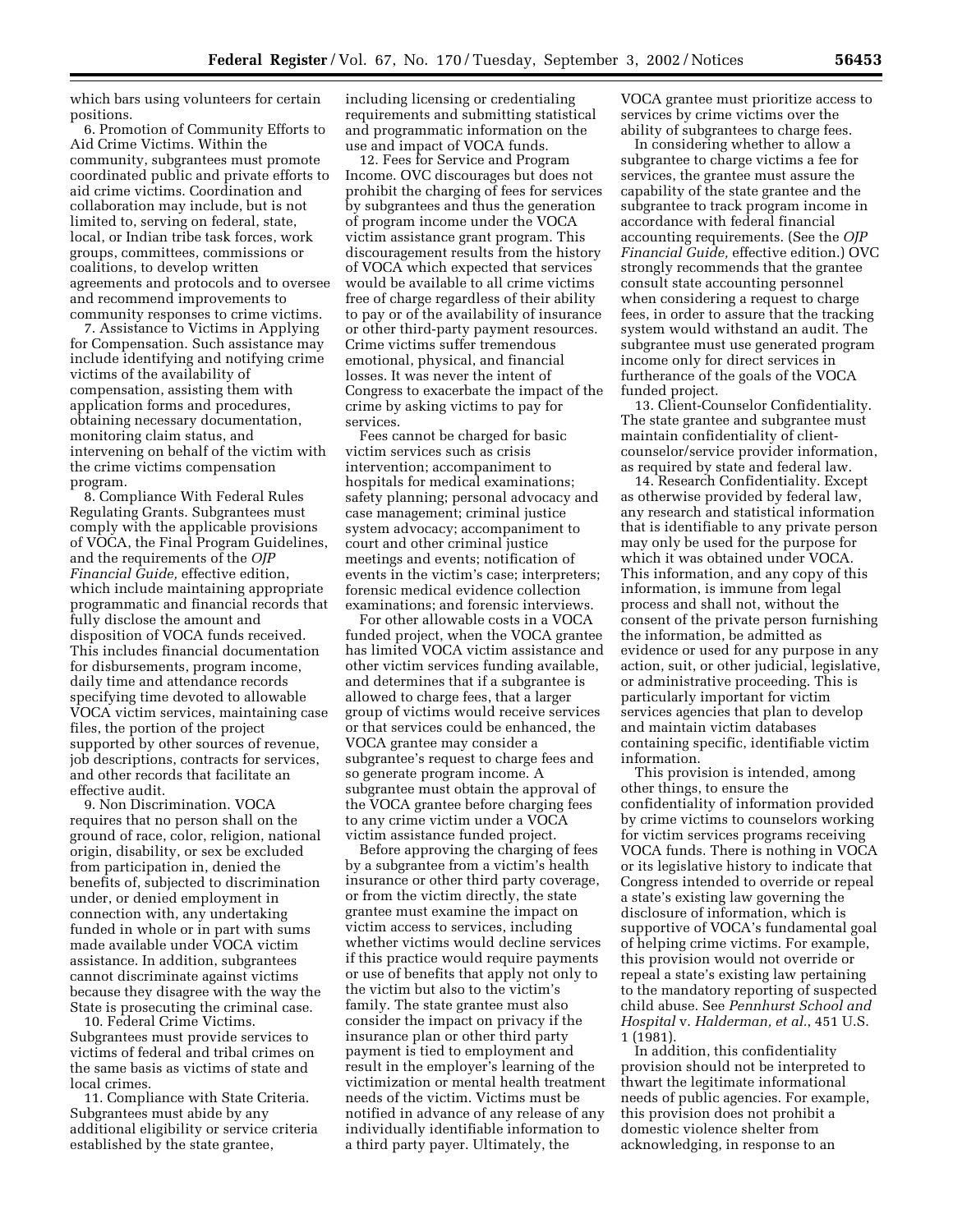inquiry by a law enforcement agency conducting a missing person investigation, that the person is safe in the shelter. Similarly, this provision does not prohibit access to a victim service project by a federal or state agency seeking to determine whether federal and state funds are being used in accordance with funding agreements.

B. Eligible Subgrantee Organizations. State grantees must award subgrants to organizations that meet VOCA eligibility requirements. The subgrantee organization must be operated by a public agency or nonprofit organization, or a combination of such agencies or organizations. All of these requirements must be met if the state grantee retains funds for its own direct services. Eligible organizations include, but are not limited to:

1. Organizations Whose Sole Mission Is To Provide Services to Crime Victims. These organizations include, but are not limited to, sexual assault, domestic violence, and child abuse programs, programs that serve survivors of homicide victims or drunk driving crashes, comprehensive victim services programs, and victim rights compliance programs.

2. Other Organizations That Serve Victims of Crime. These include, but are not limited to, guardians ad litem programs, outpatient mental health treatment programs, child guidance centers, social services agencies, public housing authorities, schools, and pro bono legal aid organizations.

3. Criminal Justice Agencies. Criminal justice organizations, including law enforcement, prosecutors' offices, courts, corrections departments, and probation and paroling authorities, are eligible to receive VOCA funds, but these funds may be used only to provide crime victim services that exceed a criminal justice agency's or official's normal duties. See sections IX.A.5 and IX.D.4. for allowable and unallowable costs.

4. Religiously Affiliated Organizations. Religiously affiliated organizations that receive VOCA funds cannot limit employment or access to services on the basis of religious affiliation and must offer and provide services to all crime victims regardless of religious affiliation.

5. State Crime Victim Compensation Agencies. Compensation programs, including both centralized and decentralized programs, may receive VOCA victim assistance funds to offer direct services to crime victims that extend beyond the essential duties of compensation staff. These services may include crisis intervention; counseling; operating toll-free numbers; and

providing information, referrals, and follow-up for crime victims.

6. Hospitals and Emergency Medical Facilities. VOCA funds may be awarded to hospital and emergency medical facilities to offer crisis counseling, peer support groups, and forensic exams.

7. Indian Tribes and Tribal Organizations. According to the *Bureau of Justice Statistics Report,* 1999, Indians experience the highest rate of crime among any minority ethnic group of Americans. OVC encourages state grantees to fund victims services programs on reservations and in urban communities with large Indian populations.

8. Services Crossing State Lines. State grantees may award VOCA victim assistance funds to organizations that are physically located in an adjacent state when doing so is an efficient and cost-effective way to provide services to victims who reside in the awarding state. When adjacent state awards are made, the amount of the award must be proportional to the number of victims to be served by the adjacent state organization. OVC recommends those state grantees who award funds to a victim service program enter into an interstate agreement with an adjacent state to address provision of services, monitoring, auditing federal funds, overseeing compliance, and reporting. States must notify OVC at the time of subaward of each VOCA award made to an organization in another state.

9. State Grantee. Since the intention of the VOCA grant program is to support and enhance the crime victim services provided by community agencies, state grantees that meet the definition of an eligible subgrantee organization may subaward themselves no more than 10 percent of their annual VOCA grant amount.

10. Federal Criminal Justice Organizations: Any agency of the Federal Government that performs local law enforcement functions in and on behalf of the District of Columbia, the Commonwealth of Puerto Rico, the United States Virgin Islands, or any other territory or possession of the United States may qualify as an eligible crime victim assistance program.

C. Ineligible Recipients of VOCA Victim Assistance Funds. The following organizations that offer services to crime victims are not eligible to receive VOCA victim assistance funding. State grantees are encouraged to coordinate efforts with these agencies to better serve crime victims. These organizations include, but are not limited to, the following:

1. Federal Agencies. This includes U.S. Attorneys' Offices and local FBI field offices. (See VIII.B.10. for exception.)

2. Inpatient Medical or Substance Abuse Treatment Facilities. This prohibition is for inpatient treatment including for the treatment for medical, mental or drug and alcohol conditions. The only exception is for victims on hold in a mental health facility for a suicide watch that is directly related to the crime.

3. For Profit Organizations. VOCA requires that eligible subgrantees be either public or nonprofit organizations or a combination of both.

#### **IX. Subgrantee Allowable Costs**

A. Allowable Costs for Direct Services. The following is a listing of services that are allowable under victim assistance grant funds within a subgrantee organization:

1. Immediate Physical and Psychological Health and Safety. Services that respond to the immediate emotional, psychological and physical needs (excluding medical care) of crime victims are allowable. These services include, but are not limited to, crisis or suicide intervention needed as a result of the crime; accompaniment to hospitals for medical examinations; hotline counseling; safety planning; emergency food, shelter, clothing, and transportation; short-term in-home care and supervision services for children and vulnerable adults who remain in their own homes when the offender who is the caregiver is removed; short-term (as defined by the state) nursing home, adult foster care, or group home placement for vulnerable adults (including elder abuse victims) for whom no other safe, short-term residence is available; crime scene cleanup; and window and lock replacement or repair.

Emergency replacement of prescription medicine and eyeglasses or other health care items are allowed when the state's compensation program, individual's health insurance plan, Medicaid or other health care funding source cannot provide for these expenses within 48 hours of the crime. Immediate health and safety services also include emergency legal assistance such as filing restraining or protective orders, obtaining emergency custody orders, and obtaining visitation rights. In addition, legal assistance that helps victims assert their rights in a criminal case, including pro bono legal clinics for crime victims is allowable. Not allowable are non-emergency legal expenses such as divorce proceedings, child custody proceedings, or civil action to obtain restitution.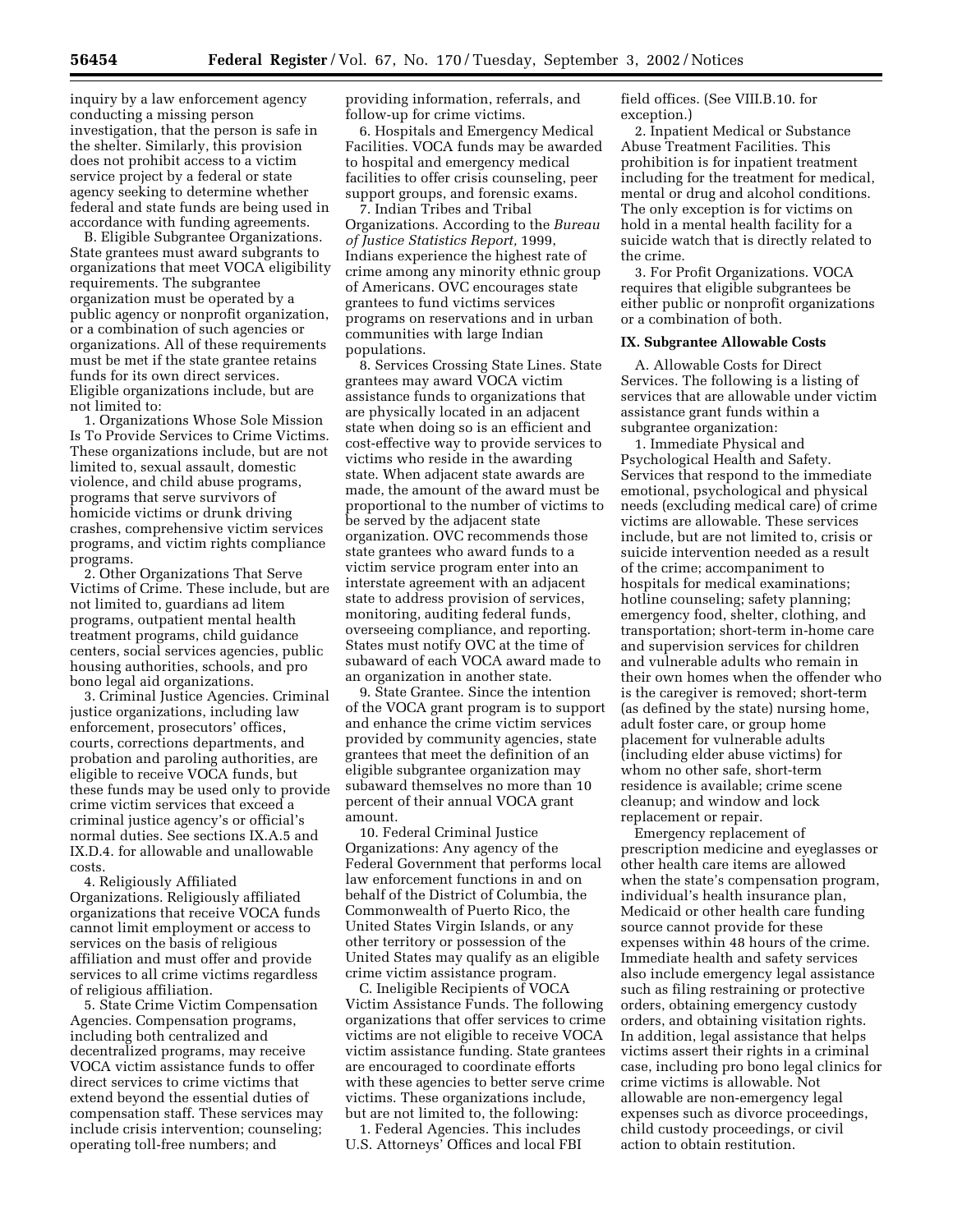2. Personal Advocacy and Case Management. These services include working with a victim to assess the impact of the crime; identify needs; develop a plan of services; identify resources; and provide information, referrals, advocacy, and follow-up contact for continued services, as needed. The purpose of these services is to assist victims of crime in understanding the dynamics of victimization and in stabilizing their lives after a victimization. These services are particularly required when multiple organizations are involved in serving a victim and family. For example, an advocate working with survivors of a homicide victim may assist the family in notifying other family members, counsel the family on interacting with the media, link them with a peer support organization, obtain crisis mental health assistance, connect them with criminal justice officials, and intercede for them with creditors, service providers, and employers. Another example would be a child advocate in a child advocacy center who works with a family while serving as liaison with law enforcement, prosecution, and child protective services; makes referrals and assists in applying for crime victim compensation; and helps the family in accessing child development services and mental health treatment.

3. Mental Health Counseling and Care. Mental health counseling and care must be provided by a person who meets state standards to provide these services.

4. Peer Support. Activities that provide opportunities for victims to meet others with similar crime victim experiences that provide self-help, information, and peer and social support in order to assist victims in receiving understanding and comfort and in adapting their lives after a crime.

5. Assistance in Criminal Justice Proceedings. Services and costs that help victims participate in the criminal justice system include advocacy on behalf of crime victims; accompaniment to criminal justice offices and court; transportation, meals, and lodging to allow victims who are not witnesses to participate in the criminal justice system; interpreters for victims who are deaf or hard of hearings or with limited English proficiency when they are not witnesses; child care and respite care to enable a victim who is a caregiver to attend criminal justice activities related to the case; notification to victims regarding trial dates, case disposition, incarceration, and parole hearings; assistance with victim impact statements; and assistance in recovering

property that was retained as evidence. State grantees may also fund projects devoted to restitution advocacy on behalf of crime victims. (See section IX.D.4. for unallowable criminal justice costs)

6. Forensic Medical Evidence Collection Examinations. Forensic examinations are allowable costs for adult and child victims to the extent that other funding sources such as state appropriations are insufficient. These costs may be covered, if (1) the examination meets standards established by the state; and (2) appropriate crisis counseling and/or other types of victim services are offered to the victim in conjunction with the examination.

7. Forensic Interviews. Forensic interviews are the responsibility of the criminal justice system and VOCA victim assistance funds cannot be used to supplant other state and local public funding including criminal justice funding. VOCA funding may only be used for forensic interviews of children and vulnerable adults when (1) results of the interview will be used not only for law enforcement and prosecution purposes but also for social services, personal advocacy, case management, and mental health purposes; (2) interviews are conducted in the context of a multidisciplinary investigation and diagnostic team or in a specialized setting such as a child advocacy center, (3) the interviewer is trained to conduct forensic interviews appropriate to the developmental age and abilities of children or the developmental, cognitive, and physical or communication disabilities presented by adults, and (4) the subgrantee is not a prosecution or law enforcement organization.

Forensic interviews for adults with disabilities who do not come under the definition of vulnerable adult are also the responsibility of the criminal justice system. However, if the state VOCA administrator believes that persons with disabilities will have diminished access to the criminal justice system without the expertise of professionals with the knowledge and skill to work with persons who present with developmental, cognitive, physical or communication disabilities, the VOCA administrator may authorize use of VOCA victim assistance funds to assure that the expertise is available to assist the victim in a forensic interview.

8. Victim-Offender Meetings. State grantees may fund activities involving victim-offender meetings between the victim and the offender who perpetrated the crime against the victim. In allowing funds for these activities, at a minimum,

grantees must consider (a) the safety and security of the victim; (b) the benefit or therapeutic value to the victim; (c) the procedures for ensuring that participation of the victim and offender are voluntary and that everyone understands the nature of any meeting or other activity, (d) the provision of appropriate support and accompaniment for the victim, (e) appropriate debriefing opportunities for the victim after a meeting, (f) the credentials of the facilitators, and (g) the opportunity for a crime victim to withdraw from the process at any time. The state grantee must assure that the project allows no contact with the victim or victim's family verbally or in writing that could be construed as soliciting, recommending, or encouraging participation in these activities. VOCA assistance funds cannot be used for victim-offender meetings that serve to replace criminal justice proceedings and offender based restorative justice programs. For face to face meetings with offenders, VOCA victim assistance funds may only be used for the proportionate cost of activities that are related to the victim's involvement.

9. Transportation. Transportation for victims to receive services or participate in criminal justice proceedings.

10. Public Presentations. VOCA funds may be used to support public awareness and education presentations that are made in schools, community centers, and other public forums, and that are designed to identify crime victims and provide or refer them to needed services. Costs related to these activities include presentation materials, brochures, newspaper notices, and public service announcements.

B. Allowable Subgrantee Support Costs. Costs which support the provision of quality, appropriate, and comprehensive services to crime victims, are allowable. These include:

1. Personnel Costs. a. Direct Services Staff. These costs are directly related to providing direct services and include staff salaries, fringe benefits, malpractice insurance and the cost of advertising to recruit VOCAfunded personnel and volunteers.

b. Supervision of Direct Service Providers. State grantees may provide VOCA funds for supervision of direct service providers in a VOCA funded project.

2. Multisystem, Interagency, Multidisciplinary Response to Crime Victims. VOCA funds may be used for activities that support the development and functioning of coordinated and comprehensive responses to crime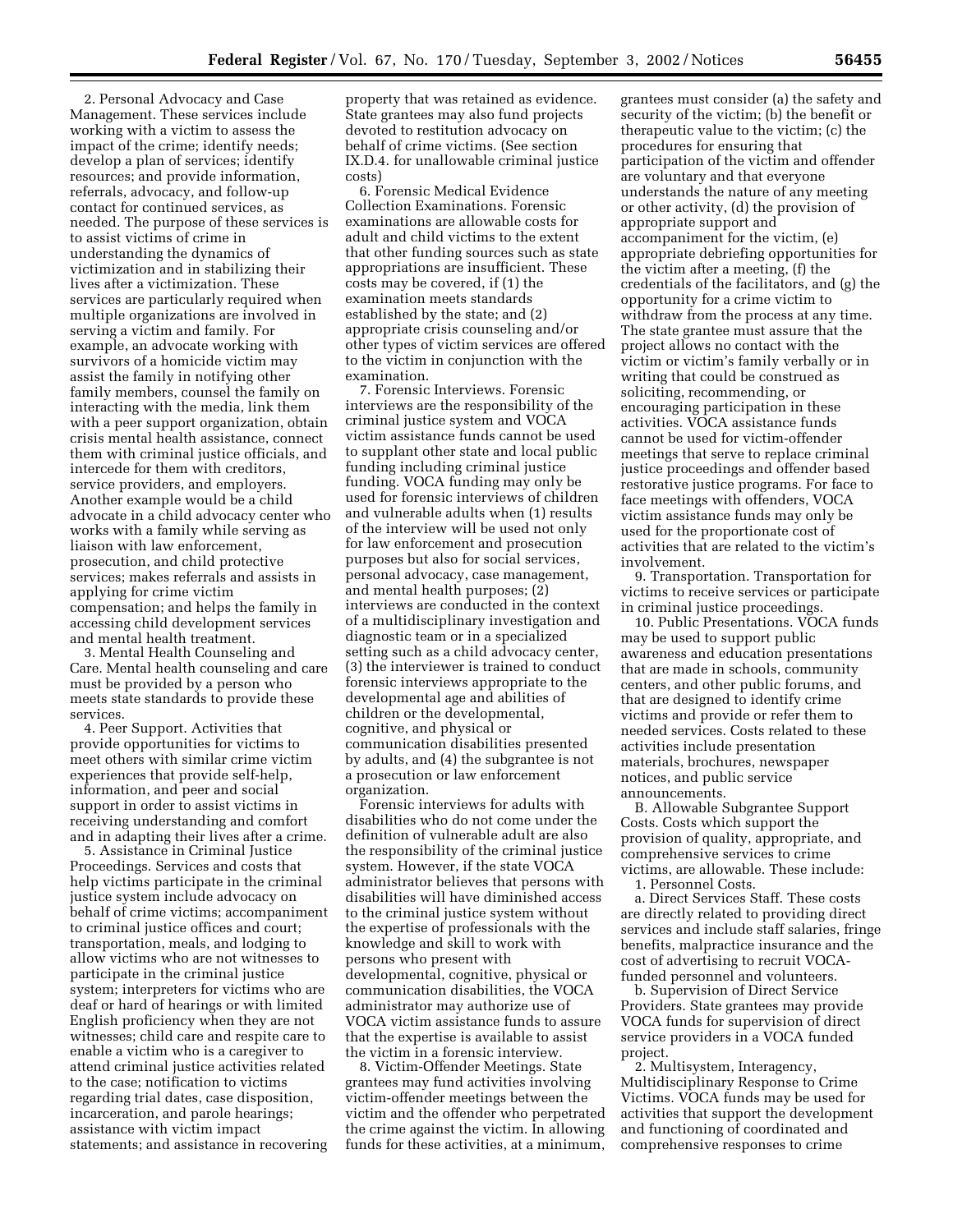victims by direct service providers with allied professionals and the criminal justice system. Direct service examples are serving on child abuse and vulnerable adult multidisciplinary investigation and treatment teams, and coordinating with federal agencies to provide services to victims of federal crimes.

Allowable costs that further coordination and collaboration by a subgrantee may include participation by direct service providers, directors, administrators and board members on statewide or other task forces, work groups, and committees to develop protocols, interagency and other working agreements, and to oversee and make changes that improve state and community responses to crime victims. These activities do not include lobbying and administrative advocacy which is unallowable. These activities also do not allow for funding statewide coordinators for victim notification systems, crisis response teams, and other such coordinators who do not provide direct services.

3. Contracts for Professional Services. Subgrantees may only use VOCA funds to contract for specialized professional services that are not available within the organization. Examples of such services include psychological or psychiatric consultation; legal consultation for victim advocates who assist victims in using appropriate legal avenues to alleviate danger and in exercising their rights; and interpreters for victims who are deaf or hard of hearing or with limited English proficiency. Subgrantees are prohibited from using a majority of VOCA funds for contracted services which contain administrative, overhead, and other indirect costs in the hourly or daily rate.

4. Skills Training for Staff, Others Who Work With Crime Victims, and Administrators and Managers. VOCA funds designated for training must be used to develop the skills of paid staff and volunteers who are direct services providers. These funds may be used to train non-VOCA-funded service providers and criminal justice officials only when the training promotes a multisystem, interagency, and multidisciplinary response to crime victims. An example would be joint training of members of a child abuse multidisciplinary investigation and treatment team, which may include a child advocate, a child protective services worker, a law enforcement officer, a prosecutor and a pediatrician. VOCA funds may be used to pay for manuals, books, video conferencing, and other materials and training methods. At the discretion of the VOCA grantee, VOCA direct services funds may also be used for subgrantee training on program administration and management.

5. Training-Related Travel. VOCA funds can support costs such as travel, meals, lodging, and registration fees for VOCA and non-VOCA-funded direct service staff in a VOCA subgrantee organization. VOCA funds can support these expenses for other service providers and criminal justice officials only when the training promotes a multisystem, interagency, multidisciplinary response to crime victims. These expenses may be funded for training in-state, regionally, and nationally.

C. Subgrantee Administrative Costs. The following costs are necessary and essential to providing direct services and so the state grantee may allow use of VOCA victim assistance direct service funds for these purposes.

1. Office Costs. Office costs that are necessary and essential to providing direct services are allowable. These costs include the prorated costs of rent; telephones, computers, and other technologies; utilities; and local travel expenses for service providers. This also includes required minor building adaptations needed to meet standards of the Americans with Disabilities Act or the National Historic Preservation Act. An example would be the cost of building an access ramp that is necessary to provide services to persons with physical disabilities. (See the OJP Financial Manual for policy on ''Procurement Under Awards of Federal Assistance'' when considering allowing use of VOCA funds for minor building alterations.)

2. Equipment and Furniture. VOCA funds may be used to purchase furniture and equipment that facilitate the delivery of direct services to crime victims. Examples of allowable costs are telephones; Braille and TTY/TDD equipment; personal computers and printers; beepers; video cameras and recorders for documenting and reviewing interviews with children; two-way mirrors; colposcopes; and equipment and furniture for shelters, work spaces, victim waiting rooms, and children's play areas. Other allowable costs include furniture and equipment that help a subgrantee meet the requirements of the Americans with Disabilities Act.

VOCA funds can only support the prorated share of an item that is used exclusively for victim-related activities. In addition, subgrantees cannot use VOCA funds to purchase equipment for another organization or individual to perform a victim-related service.

3. Operating Costs. Examples of allowable operating costs include but are not limited to supplies; equipment use fees, when supported by usage logs; printing, photocopying, and postage; brochures that describe available services; books and other victim-related materials; computer backup files/tapes and storage; prorated costs of liability insurance on buildings; and security systems.

4. VOCA Administrative Time. VOCA funds may support administrative time to complete VOCA-required time and attendance sheets and programmatic documentation, reports, and statistics; administrative time to collect and maintain crime victims records; conduct victim satisfaction surveys and needs assessments used to improve victim services delivery in the VOCA funded project; and the prorated share of audit costs.

5. Leasing Vehicles. A subgrantee may use VOCA funds to lease vehicles if the subgrantee can demonstrate to the state grantee that such an expenditure is essential to delivering services to crime victims. The VOCA administrator must give prior approval for all such leases.

6. Automated Systems and Technology. A state grantee may award funds for automated systems and technology that support delivery of direct services to victims. Examples are automated information and referral systems, e-mail systems that allow communications among victim service providers, automated case tracking systems, and victim notification systems. Costs may include personnel, hardware, and other expenses as determined by the state grantee. When funding automated systems, state grantees must comply with the requirements of the *OJP Financial Guide,* effective edition.

a. Because automated systems are usually complex, expensive and require significant expertise in design, installation, and maintenance, the state grantee must assure that the applicant for funds meets the eligibility requirements of other subgrantees and must obtain from the applicant information on:

(1) How the technology will improve the delivery of direct services to crime victims,

(2) How the technology will be integrated into or will enhance the subgrantee's current operations,

(3) The cost of installation,

(4) The cost of training staff to use the technology,

(5) The ongoing operational costs, such as maintenance agreements, updating the system, and supplies. Property insurance is an allowable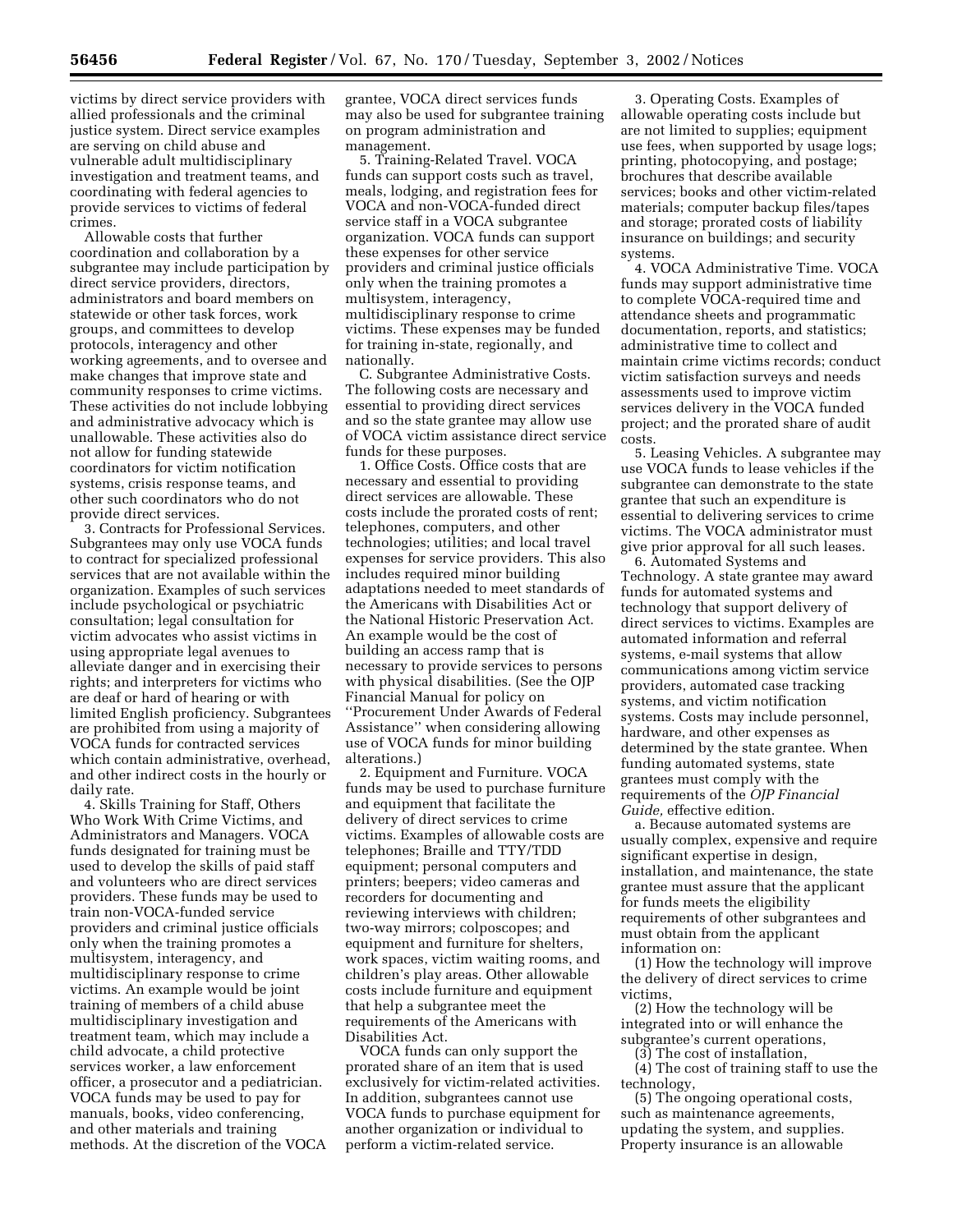expense as long as VOCA funds support a prorated share of the cost of the insurance payments, and

(6) How ongoing operational costs will be supported.

b. If a state grantee uses VOCA victim assistance funds to support the startup cost of a victim notification system or to provide funding for ongoing operations of a victim notification system, the grantee must:

(1) Assure that the subgrantee has the capability of connecting a victim receiving notification to needed crisis intervention and referral services,

(2) Work with the state's single point of contact for OJP technology grants and comply with OJP requirements,

(3) Retain ownership of the technology.

7. Maintenance, Repair, or Replacement of Essential Items. VOCA funds may be used for maintenance, repair or replacement of items that contribute to maintaining a healthy or safe environment for crime victims, such as a furnace in a shelter or a security system for a sexual assault program. Routine maintenance, repair costs, and automobile insurance are allowable for vehicles. State grantees must review each subgrantee request to ensure that (a) other sources of funding are not available, and (b) the cost of maintenance, repair, or replacement is reasonable.

D. Nonallowable Subgrantee Costs and Activities. The following services, activities, and costs cannot be supported with VOCA victim assistance grant funds. This list is not exhaustive.

1. Lobbying and Administrative Advocacy. VOCA funds cannot support activities on legislation or administrative reform, whether conducted directly or indirectly.

2. Perpetrator Rehabilitation and Counseling. Subgrantees cannot use VOCA funds to offer rehabilitative services to perpetrators or offenders. Likewise, VOCA funds cannot support services to incarcerated individuals, even when the service pertains to the victimization of that individual.

3. Evaluations and Studies. VOCA direct services funds may not be used to pay for efforts conducted by individuals, organizations, task forces, or special commissions to study and/or research particular crime victim issues.

4. Criminal Justice System Activities. VOCA funds cannot be used to pay for activities that are directed at prosecuting an offender or improving the criminal justice system's effectiveness and efficiency. See sections IX.A.6&7. for exceptions on forensic interviews and examinations. Also, VOCA funds cannot be used for

witness costs, including for victims when they serve as witnesses, since these are the responsibility of the criminal justice system.

5. Fundraising Activities. VOCA victim assistance funds cannot be used to pay for any activities or other costs related to fundraising.

6. Indirect Organizational Costs. The costs of capital improvements, property losses and expenses, real estate purchases, mortgage payments, and construction are not allowable. See section IX.C.1. for exceptions.

7. Individual Victim Losses. Reimbursing crime victims for expenses incurred as a result of a crime such as insurance deductibles, replacement of stolen property, funeral expenses, lost wages, and medical bills is not allowed. See section IX.A.1 for exceptions on allowable property loss expenses.

8. Medical Costs. VOCA funds cannot pay for nursing home care, home health care, inpatient treatment, hospital care, and other types of medical and/or dental treatment. See section X.A.1. for exceptions.

9. Relocation Expenses. Relocation expenses for crime victims are not allowable. These include moving expenses, security deposits on housing, ongoing rent, mortgage payments and utility startup. However, VOCA funds may be used to support personal advocacy and case management activities to locate resources to assist victims with these expenses.

10. Administrative Staff Expenses. Salaries, benefits, fees, furniture, equipment, technology, and other expenses of executive directors, board members, and other administrators are not allowable. Exceptions are for time spent providing direct services to crime victims, creating and maintaining victim records; staff recruitment and training, and completing VOCA-required time and attendance sheets, statistics, programmatic and financial reports, and victim satisfaction surveys and needs assessments.

11. Administrative Coordination Activities. VOCA funds cannot be used for the ongoing administration of criminal crisis response teams, automated victim notification systems, and other such programs when these activities do not provide direct services to crime victims.

12. Costs of Sending Individual Crime Victims to Conferences. VOCA victim assistance funds cannot be used to send individual crime victims to conferences.

13. Crime Prevention. VOCA victim assistance funds cannot be used for crime prevention activities.

# **X. Program Reporting Requirements**

State grantees must adhere to all reporting requirements and time lines for submitting required reports as indicated below. Failure to do so may result in a hold being placed on the ability to drawdown the current year's funds, the attachment of special conditions, or the suspension or termination of the grant.

A. Subgrant Award Reports. The State grantee must submit a Subgrant Award Report on a form prescribed by OVC for each project that receives VOCA funds.

1. Reporting Deadline. State grantees must submit a Subgrant Award Report to OVC within 90 days of making the subaward.

2. Electronic Submission. State and territorial grantees must transmit their Subgrant Award Report information to OVC via the automated subgrant dial-in system.

3. Changes to Subgrant Award Report. If Subgrant Award Report information changes by the end of the grant period, state grantees must inform OVC of the changes by revising the information via the automated subgrant dial-in system. The total award amount of all Subgrant Award Reports, including the administrative costs and training funds submitted by the state grantee, must agree with the *Final* Financial Status Report (Standard Form 269A) submitted at the end of the grant period.

B. Performance Report. 1. Reporting Deadline. Each state grantee is required to submit information annually on the OVC-provided Performance Report, Form No. OJP 7390/4, by December 30 of each year for the previous fiscal year active grants.

2. Administration and Training. For those state grantees who opt to use a portion of the VOCA victims assistance grant for administrative and/or training costs, the grantee must describe how the funds were actually used and report the impact of the administrative and training funds on the state grantee's ability to expand, enhance, and improve services to crime victims. State grantees must maintain a clear audit trail of all costs supported by these funds.

C. Financial Requirements. 1. Special Condition. As a condition of receiving a grant, state grantees and subgrantees must agree to comply with the general and specific requirements of the *OJP Financial Guide*, effective edition, applicable OMB Circulars, and Common Rules. This includes maintenance of books and records in accordance with generally accepted government accounting principles. For copies of the *OJP Financial Guide*, effective edition, call or write the Office of Justice